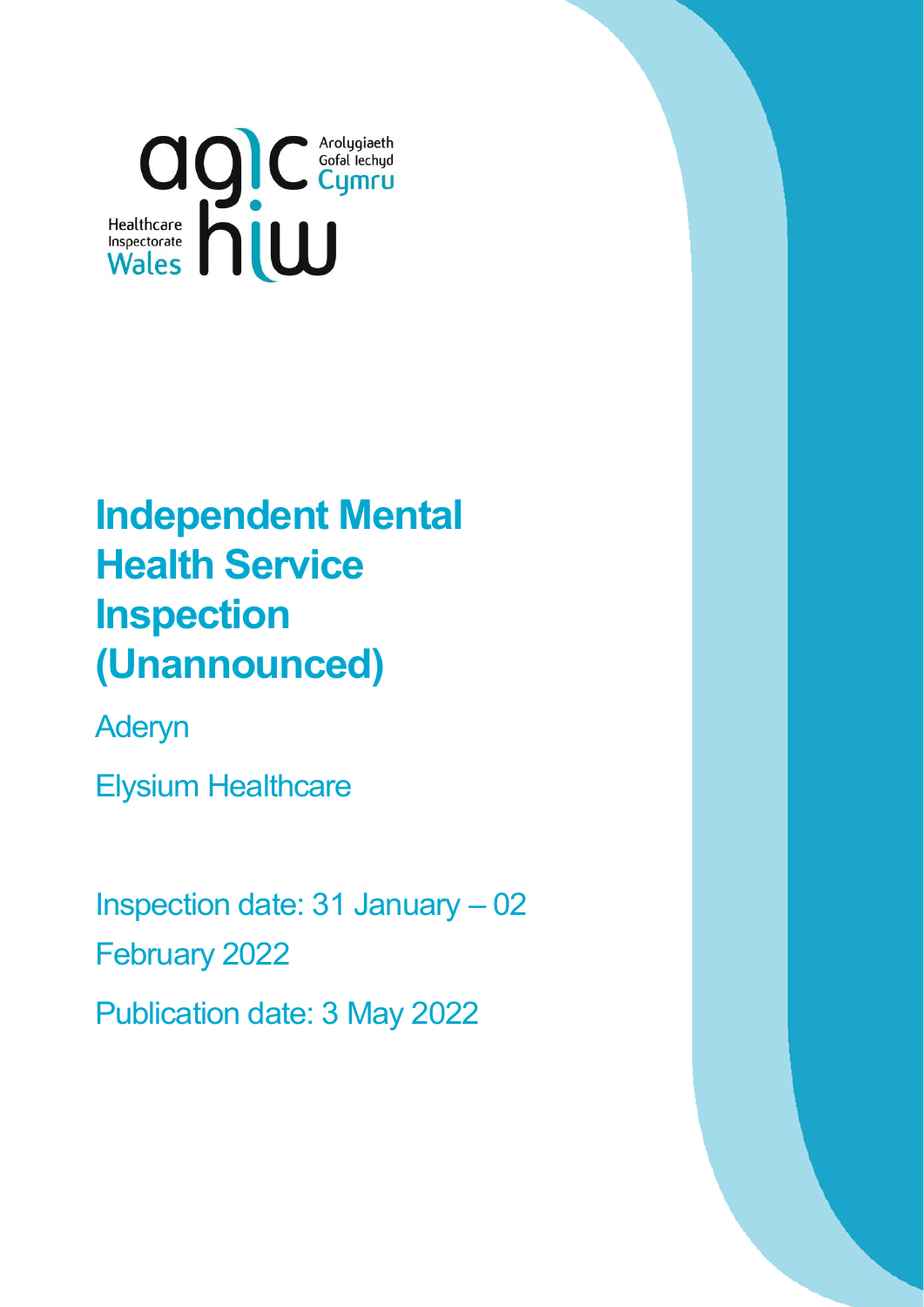This publication and other HIW information can be provided in alternative formats or languages on request. There will be a short delay as alternative languages and formats are produced when requested to meet individual needs. Please contact us for assistance.

Copies of all reports, when published, will be available on our website or by contacting us:

In writing:

**Communications Manager Healthcare Inspectorate Wales Welsh Government Rhydycar Business Park Merthyr Tydfil CF48 1UZ**

Or via

**Phone: 0300 062 8163 Email: [hiw@gov.wales](mailto:hiw@gov.wales) Website: [www.hiw.org.uk](http://www.hiw.org.uk/)**

Digital ISBN 978-1-80364-107-2

© Crown copyright 2022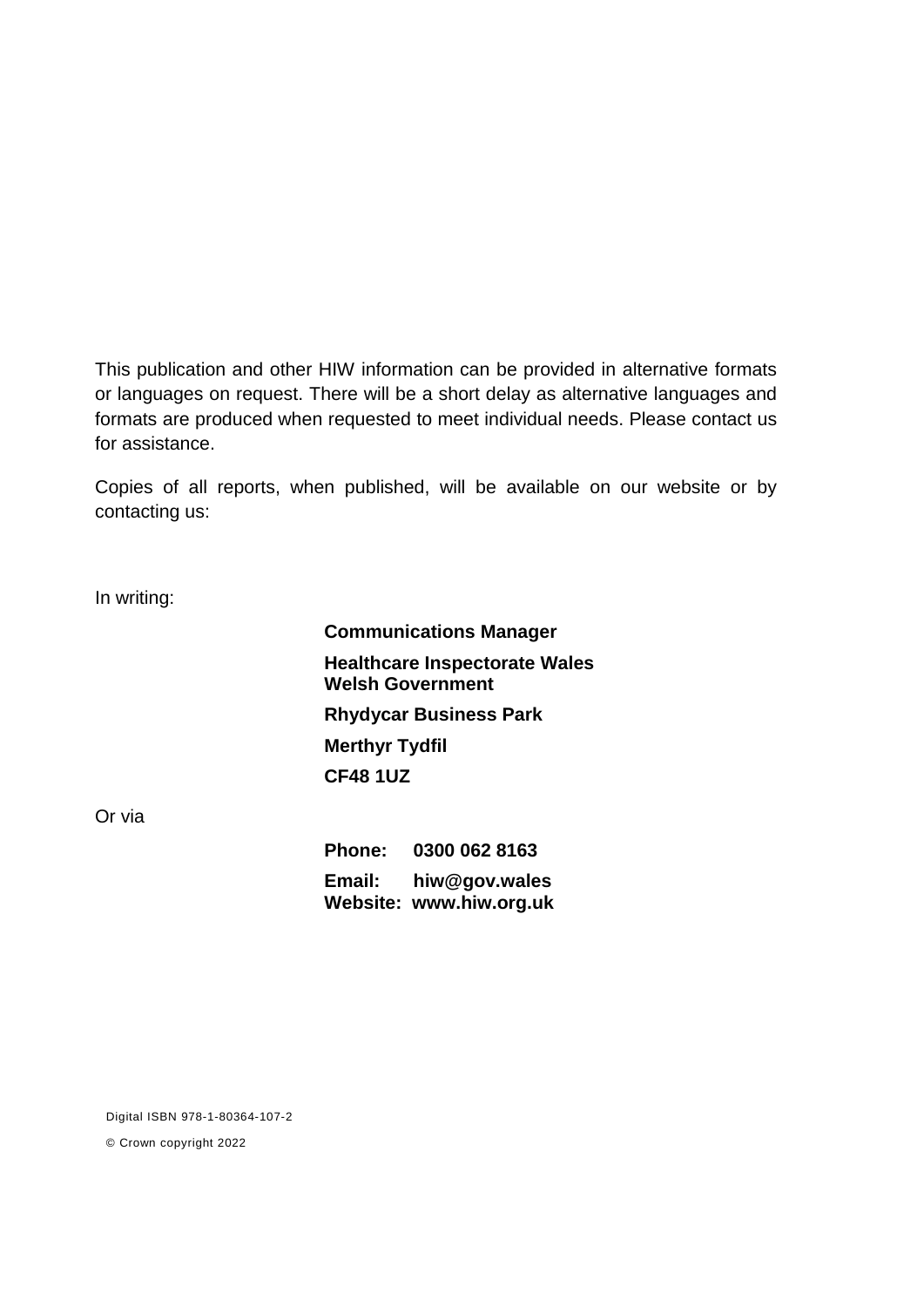### **Contents**

| 2. |                                                                   |  |
|----|-------------------------------------------------------------------|--|
| 3. |                                                                   |  |
|    |                                                                   |  |
|    |                                                                   |  |
|    |                                                                   |  |
| 4. |                                                                   |  |
| 5. |                                                                   |  |
|    | Appendix A – Summary of concerns resolved during the inspection33 |  |
|    |                                                                   |  |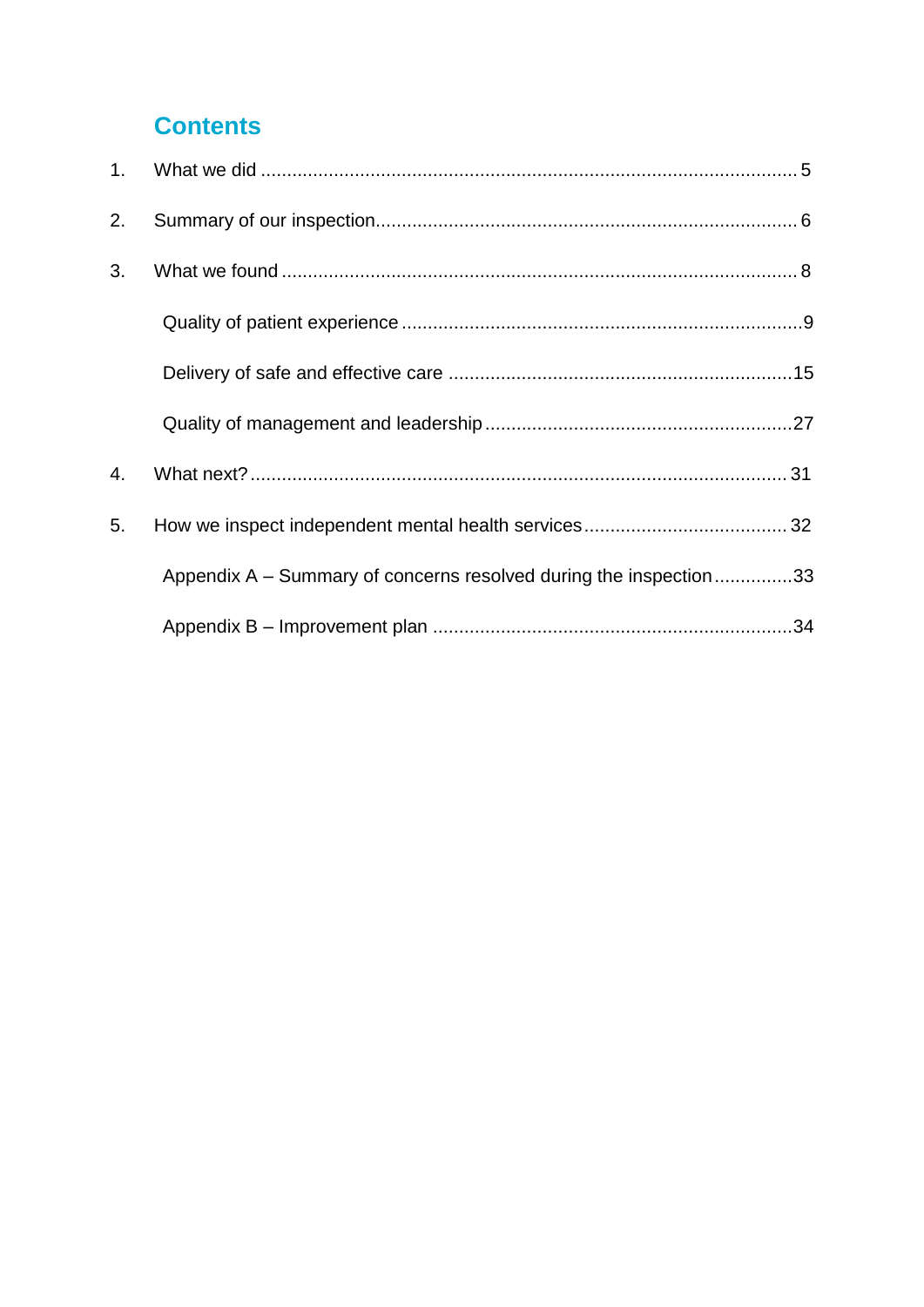## **Healthcare Inspectorate Wales (HIW) is the independent inspectorate and regulator of healthcare in Wales**

## **Our purpose**

**To check that people in Wales receive good quality healthcare**

## **Our values**

**We place patients at the heart of what we do. We are:**

- **Independent**
- **Objective**
- **Caring**
- **Collaborative**
- **Authoritative**

## **Our priorities**

#### **Through our work we aim to:**

| <b>Provide assurance:</b>       | Provide an independent view on<br>the quality of care                             |
|---------------------------------|-----------------------------------------------------------------------------------|
| <b>Promote improvement:</b>     | <b>Encourage improvement through</b><br>reporting and sharing of good<br>practice |
| Influence policy and standards: | Use what we find to influence<br>policy, standards and practice                   |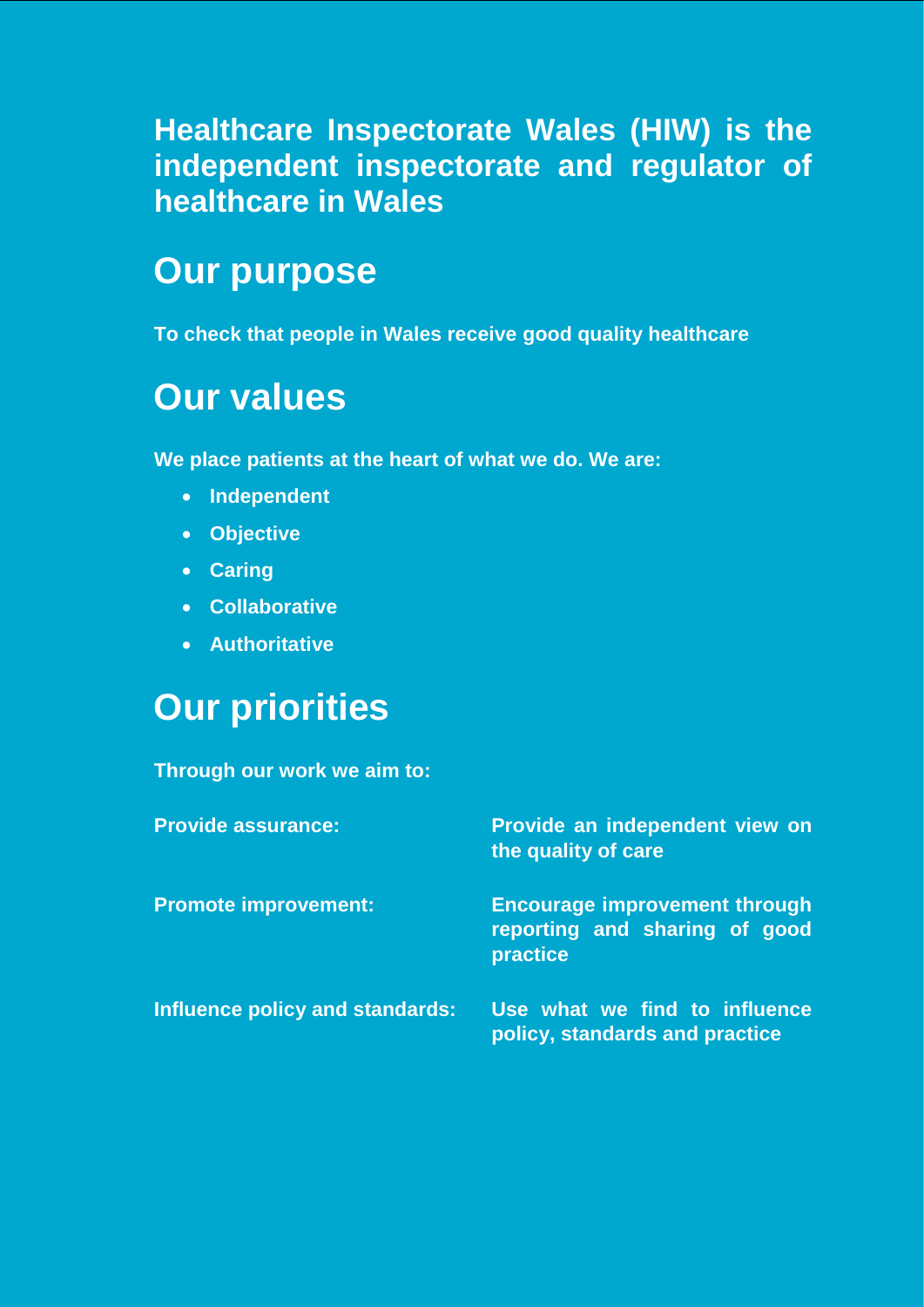## <span id="page-4-0"></span>**1. What we did**

Healthcare Inspectorate Wales (HIW) completed an unannounced independent mental health inspection of Aderyn on the evening of 31 January 2022, and following days of 01 and 02 February 2022.

Our team for the inspection comprised of two HIW inspectors, and two clinical peer reviewers (one of whom was the nominated Mental Health Act reviewer). The inspection was led by a HIW inspection manager.

During this inspection, we reviewed documentation for patients detained under the Mental Health Act 1983 in order to assess compliance with Act.

HIW explored how the service complied with the Care Standards Act 2000, requirements of the Independent Health Care (Wales) Regulations 2011 and met the National Minimum Standards (NMS) for Independent Health Care Services in Wales. Where appropriate, HIW also consider how services comply with the Mental Health Act (1983), Mental Health (Wales) Measure (2010) Mental Capacity Act (2005) and Deprivation of Liberty Safeguards.

Further details about how we conduct independent mental health service inspections can be found in Section 5 and on our website.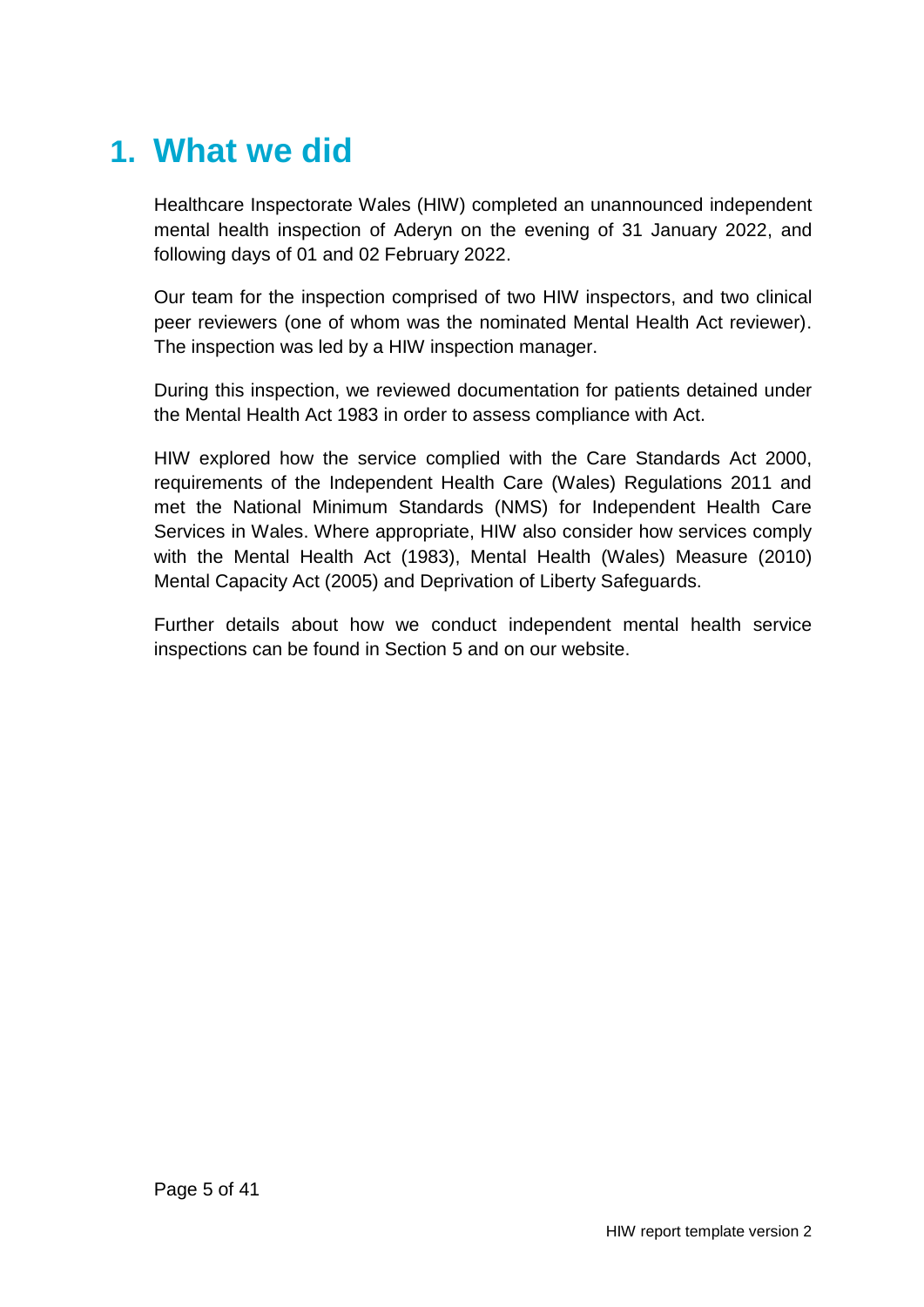## <span id="page-5-0"></span>**2. Summary of our inspection**

We found a dedicated staff team that were committed to providing a high standard of care to patients. Staff interacted with patients respectfully throughout the inspection.

Safe and therapeutic responses were in place to manage challenging behaviour and promote the safety and wellbeing of patients.

Patient care plans were of a good standard, and patients had good access to occupational therapy and community activities.

We found that improvements were required to aspects of the service, including the overall appearance and the cleanliness of some areas of the hospital.

This is what we found the service did well:

- Staff treated patients with dignity and respect
- Patients could provide feedback to staff about their care in a number of ways
- Established governance arrangements were in place that provided oversight to aid improvement
- Patient records were well maintained and easy to navigate
- The statutory documentation we saw verified that the patients were legally detained.

This is what we recommend the service could improve:

- Changes in the physical health of patients must be monitored and identified promptly
- More information should be provided to patients in relation to healthy living, and how to contact HIW
- The living environment and cleanliness of the hospital site must be improved

Page 6 of 41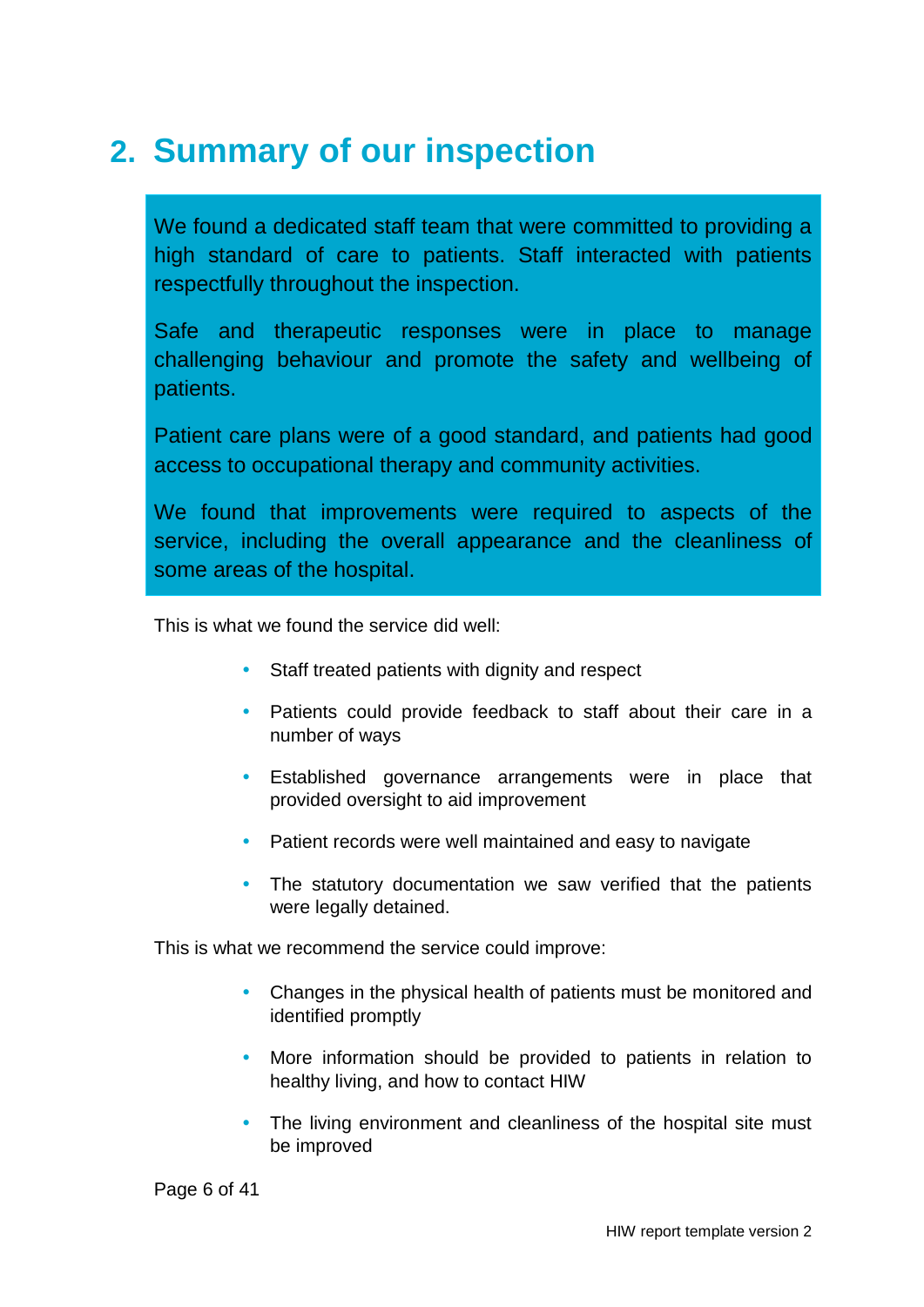- A review of the current attack alarm system is required to ensure it fully protects the safety of staff and visitors
- Staff must work with patients to help them check for out of date food in the occupational therapy kitchen
- Medical equipment must be checked and calibrated when required
- The service must work with relevant mental health service providers to ensure all patients are appointed with a care coordinator.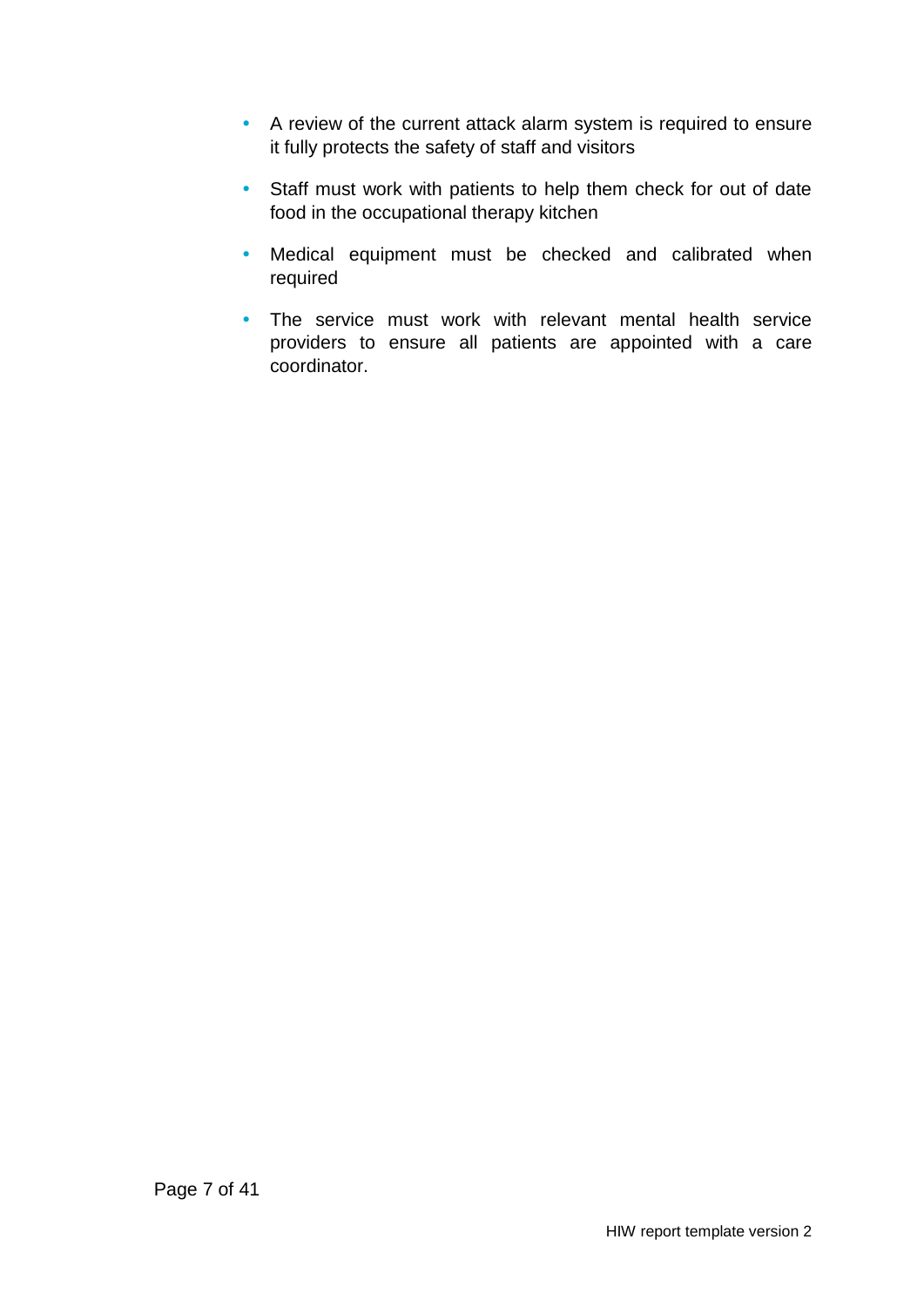## <span id="page-7-0"></span>**3. What we found**

### **Background of the service**

Aderyn is registered to provide an independent mental health hospital at Penperlleni, Pontypool, NP4 0AH.

The service was first registered in October 2006, and provides a rehabilitation service to a maximum of 19 patients. Aderyn is a male only hospital, and consists of a 17 bedded main building, and a separate flat located in the grounds of the hospital, which provides step-down accommodation for two patients preparing for discharge. At the time of inspection, there were 16 patients in the main building, and two patients in the flat.

The service employs a staff team which includes a hospital director, ward manager, and a team of registered nurses and healthcare support workers. The multi-disciplinary team includes a consultant psychiatrist, psychologist, occupational therapist and a social worker. The hospital is supported by a team of administrative, catering, domestic and maintenance staff.

At the time of the inspection, the hospital was being managed by Elysium Healthcare.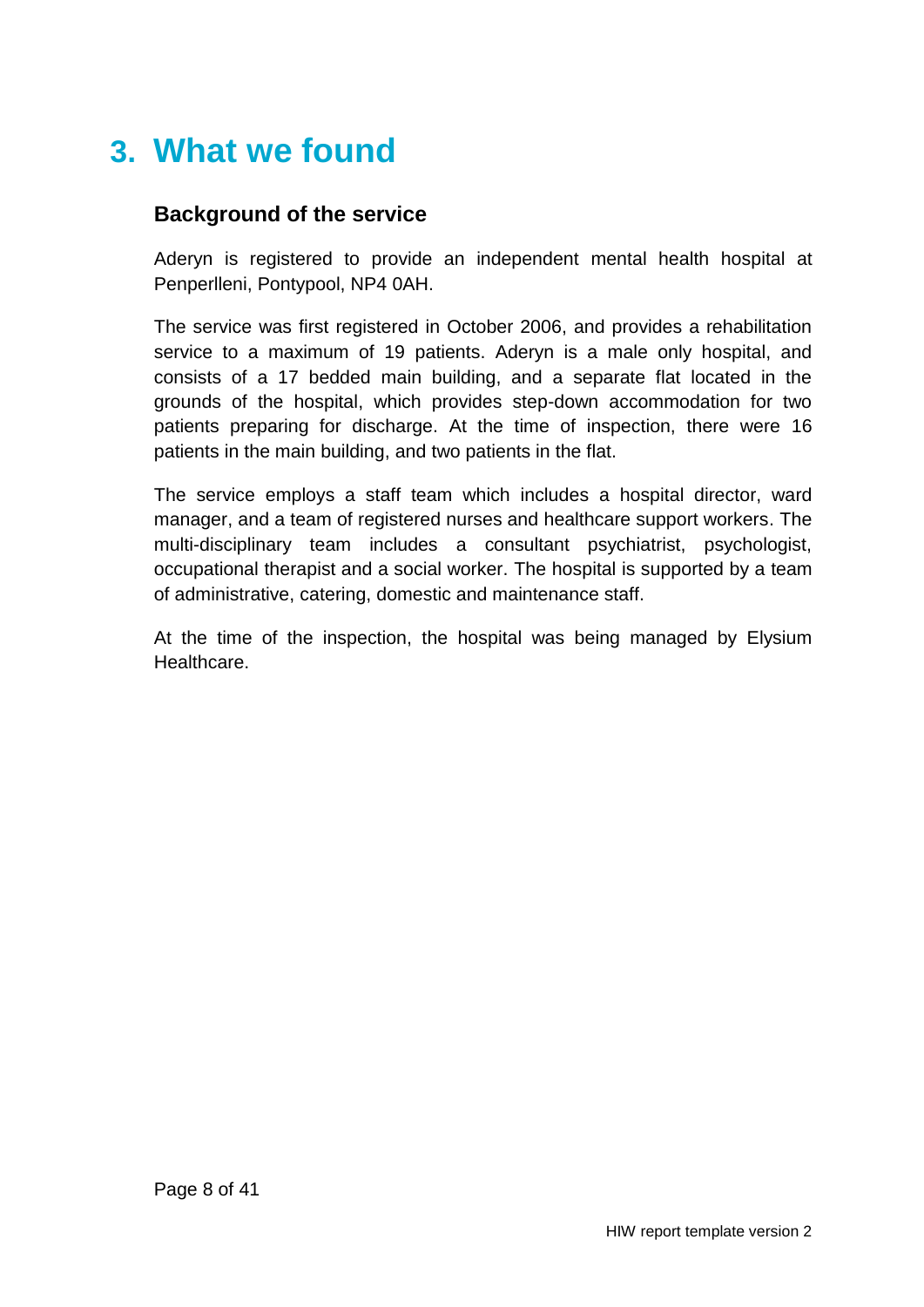### <span id="page-8-0"></span>**Quality of patient experience**

*We spoke with patients, their relatives, representatives and/or advocates (where appropriate) to ensure that the patients' perspective is at the centre of our approach to inspection.*

We observed staff interacting and engaging with patients appropriately, and treating patients with dignity and respect.

Patients had access to a range of suitable activities and therapies at the hospital, and within the community, to aid their rehabilitation.

Patients we spoke with told us they were happy and receiving good care at the hospital.

#### **Health promotion, protection and improvement**

During the inspection we saw evidence that physical assessments had been undertaken on patients upon their admission. We were told that a physical health nurse attends the hospital twice a week to monitor and assess patients throughout their stay. However, we noted during our review of patient records that some physical health care plans had not been kept up to date with required checks, for example, the recording of latest National Early Warning Scores 1 (NEWS). We understand that some patients decline such checks, but ongoing monitoring is important to promptly identify changes in the health of patients. The service should also consider increasing the physical health nurse resource to allow an appropriate amount of time to undertake these important physical health care checks.

Patients were able to access health professionals as required, and a GP clinic is held on site every week. An occupational therapist and therapy support

 $\overline{a}$ 

<sup>1</sup> National Early Warning Score (NEWS) is a tool developed by the Royal College of Physicians which improves the detection and response to clinical deterioration in adult patients and is a key element of patient safety and improving patient outcomes.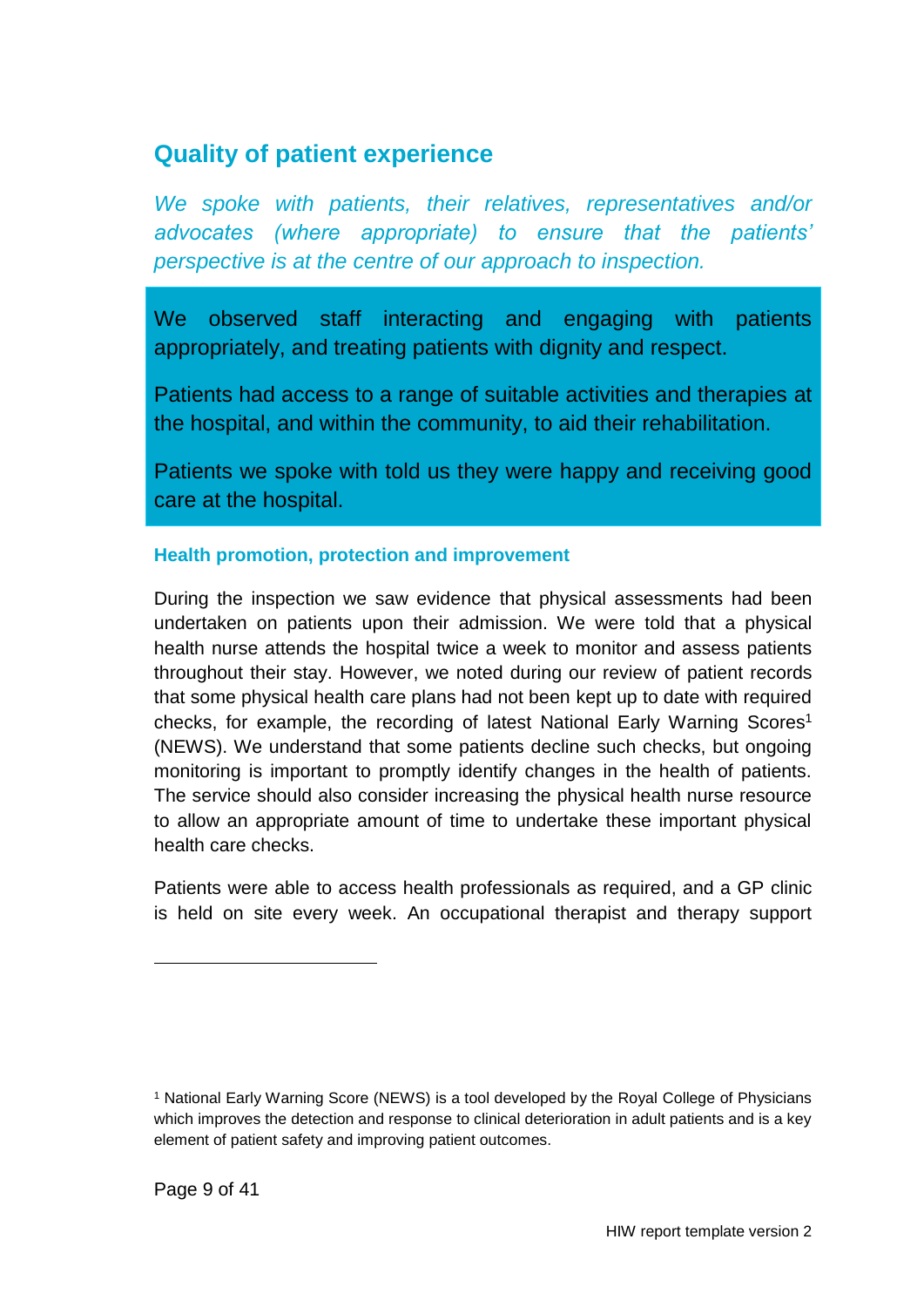worker supported patients to engage in a wide range of group and individualised activities to support and maintain their health and wellbeing.

Staff told us that outside activities such as football, bowls and walks, are scheduled for patients to participate in. Within the gardens there was a horticultural area which included a poly-tunnel for patients to grow fruit and vegetables. However, we saw that there was damage to the poly-tunnel and that it was being used to store inappropriate items such as large wooden pallets.

Many patients regularly use leave from hospital to engage in activities in the community. During the inspection we saw patients visiting the local shops, and staff used the minibus available at the hospital to take some patients to Merthyr for a day trip.

In the conservatory area of the main building there was a pool table and gym equipment for patients to use. We were informed that plans were being developed to install a separate gym within the hospital grounds. This would be a positive step, as some patients we spoke with told us that they wanted strength and weight training equipment to be made available to use at the hospital.

Patients had access to a smoking area within the courtyard adjacent to the main building. We were informed that an action plan was currently being developed to make the hospital smoke-free from 01 September 2022. Smoking cessation leads have been identified at the hospital as part of the action plan to encourage and support patients to stop smoking ahead of the change coming into force.

#### Improvement needed

The registered provider must ensure that ongoing physical health checks on patients are undertaken as required to ensure any changes in the health of patients is identified promptly.

The registered provider must improve the upkeep of the poly-tunnel in the horticultural area.

#### **Dignity and respect**

Throughout the inspection we observed staff treating patients appropriately and with dignity and respect. The staff we spoke with demonstrated a good level of understanding of the patients they were caring for. Staff showed a responsive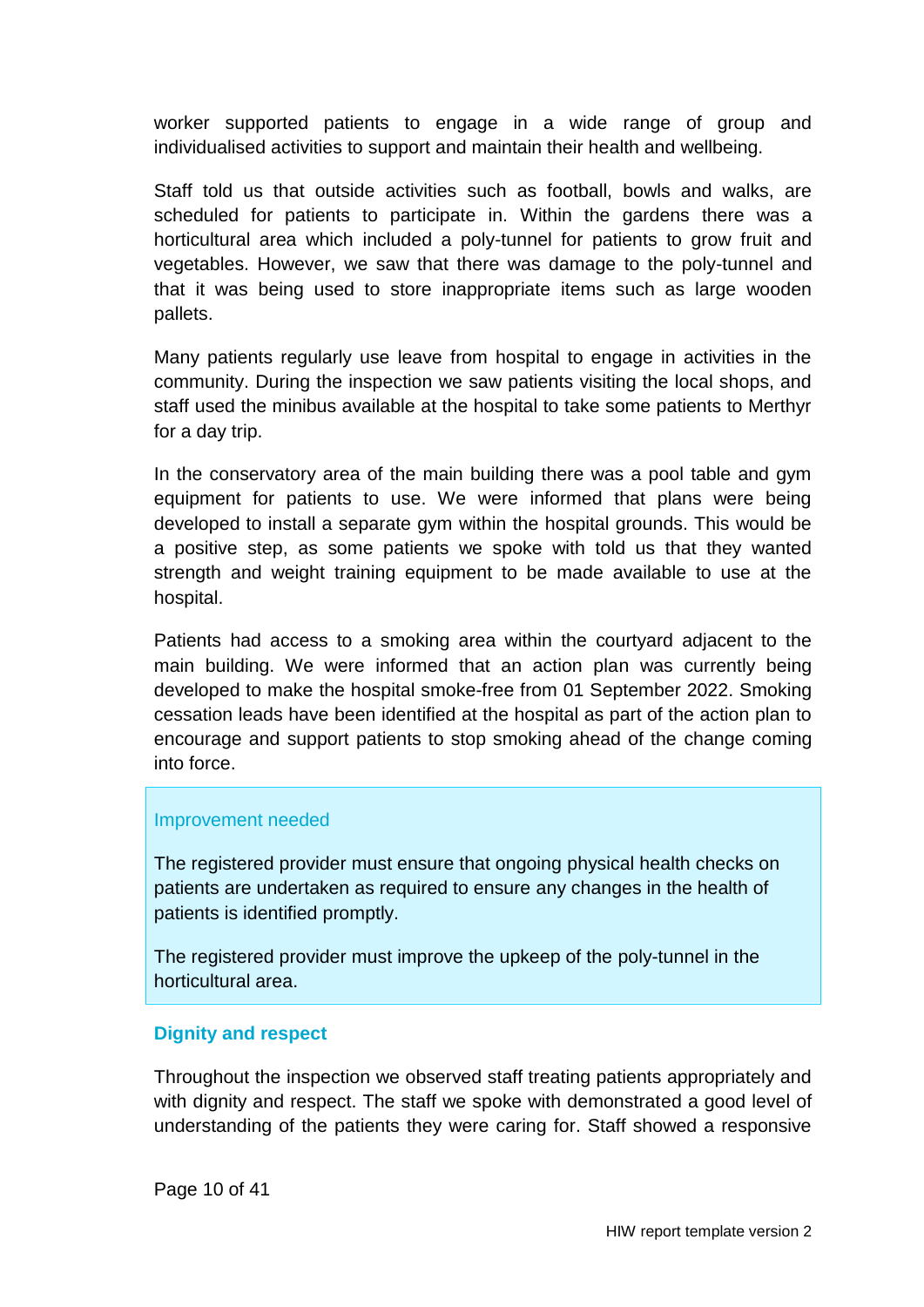and caring attitude by taking the time to speak with patients to understand their needs or any concerns patients raised.

Each patient had their own en-suite bedroom, which provided a good standard of privacy and dignity. Patients were able to store possessions and personalise their rooms with pictures and posters. During the inspection we saw many examples of staff respecting the privacy of patients by knocking their door before entering. Patients could lock their rooms, but staff could override the locks if required.

Suitable rooms were available for patients to meet staff and other healthcare professionals in private. Patients were encouraged to meet family and visitors within the community as part of their rehabilitation. However, suitable visiting arrangements were in place for patients to also meet visitors at the hospital.

The majority of patients had use of their own mobile phone, but a telephone was available in the corridor of the main building for patients to use if required.

#### **Patient information and consent**

A patient information guide was available to patients and their relatives/carers that described what they can expect from their stay at the hospital. The registered provider's statement of purpose<sup>2</sup> also described the aims and objectives of the service. We saw that both documents were up to date and contained all the relevant information required by the regulations. Registration certificates from HIW were on display in the entrance area of the main building.

There was a patient status at a glance board<sup>3</sup> in the staff office in the main building that displayed sensitive information regarding each patient being cared for at Aderyn. The location of the board meant that it was out of sight of patients and visitors, which helped protect patient confidentiality.

l

 $2$  A statement of purpose is a legally required document that includes a standard set of information about a provider's service.

<sup>&</sup>lt;sup>3</sup> A board that provides staff with a quick reference to essential information about the individual patients being cared for at the hospital.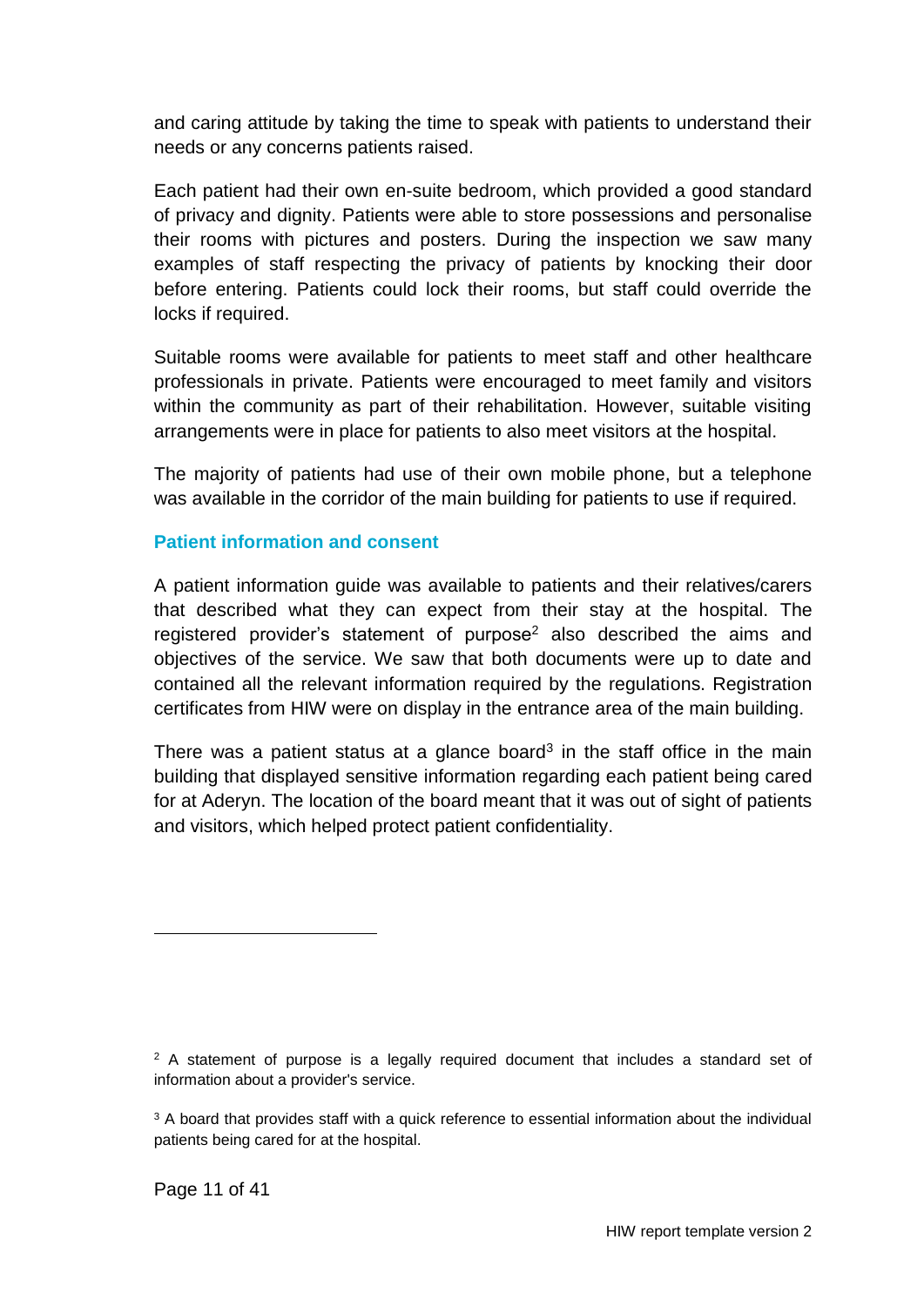Patient information was displayed throughout the corridor of the main building. This included details about how patients could contact, and access, advocacy services and about how patients could raise a complaint. However, limited information was available for patients on health promotion, such as healthy eating guidance. We also noted that no information was displayed about the role of HIW, or how patients could contact the organisation should they wish.

#### Improvement needed

The registered provider must display more information for patients about how to make positive decisions about their health, and about how to contact HIW.

#### **Communicating effectively**

We saw staff communicating appropriately and effectively with patients. We observed staff displaying patience by stopping to speak to patients irrespective of other commitments they may have been dealing with at the time. The patients we spoke with said that staff were kind and helpful, and that staff were available to talk to.

Daily planning meetings were being held every morning to discuss upcoming activities within the hospital and the community, and other relevant information, such as tribunals and medical appointments. Weekly community meetings were also being held and chaired by staff. These meetings provided patients with the opportunity to provide feedback on the care received at the hospital and discuss any developments or concerns. We saw minutes of previous community meetings which showed that staff were keeping patients informed of what actions had been taken in response to issues that had been raised.

A handover meeting was being held every weekday morning for senior nursing staff to update the multi-disciplinary team (MDT) on any concerns, issues or incidents that had taken place the day before. We attended a handover meeting during the inspection and saw that staff demonstrated a good level of understanding of the patients they were caring for, and that discussions focused on what was best for the individual patient.

#### **Care planning and provision**

Aderyn provides patients with a locked rehabilitation environment to prepare them for discharge to a less secure environment. We found there was a focus on providing programmes of care based on the individual needs of patients, and supported by least restrictive practices.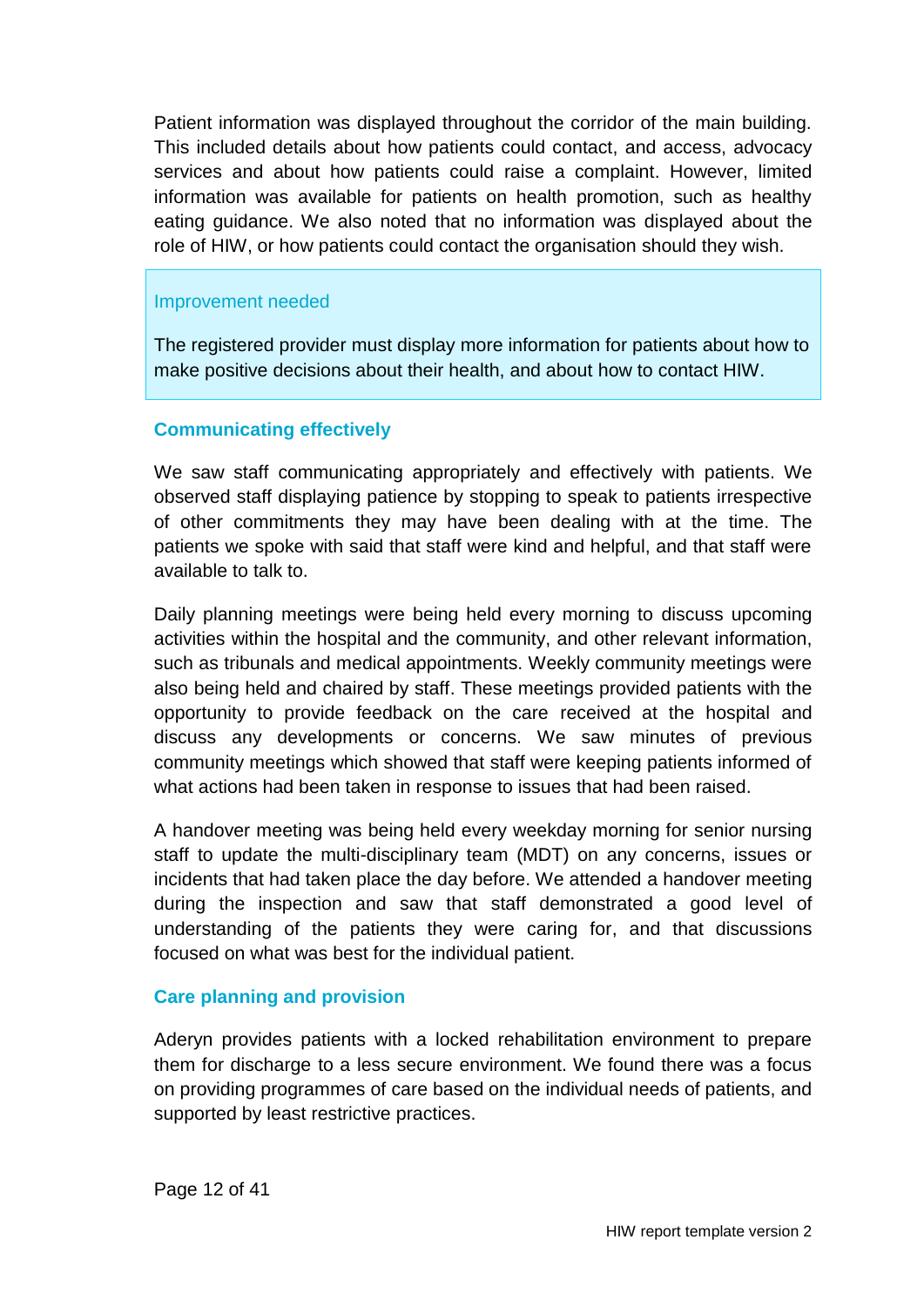The care plan we reviewed during the inspection focussed on setting individual recovery, rehabilitation and independence goals that would support the patient towards discharge from the hospital. We saw evidence of regular MDT involvement in the development of the care plan and subsequent reviews. There was also a record of discussions held about discharge and aftercare planning.

We saw that the contact details of relatives / carers had been identified where appropriate to do so, and that they had been involved in the development of the patient's care plan.

#### **Equality, diversity and human rights**

During the inspection we looked at the patient records of four individuals that had been detained at the hospital under the Mental Health Act (the Act). We found that legal documentation we reviewed was compliant with relevant legislation, and followed guidance of the 2016 Mental Health Act Code of Practice for Wales (the Code). Further information on our findings on the legal documentation is detailed in the Mental Health Act Monitoring section of this report.

The hospital had policies in place to help ensure that patients' equality and diversity were respected, and their human rights maintained. Regular discussions took place between the MDT to review and discuss practices to minimise the restrictions on patients based on individual patient risks.

We were told a mental health advocate regularly visits the hospital to provide information and support to patients with any issues they may have regarding their care. The patients we spoke with confirmed that they are aware of the advocate that visits the hospital, and told us that they had also received leaflets in relation to the advocacy service.

#### **Citizen engagement and feedback**

We found patients could engage and provide informal feedback to staff on the provision of care at the hospital in a number of ways. The hospital identifies patient representatives whose role is to be a point of contact for other patients to talk to about any issues they may have. The role is rotated regularly to allow all patients the opportunity to be the patient representative during their stay at the hospital. During our inspection we observed the patient representative chairing the daily planning meeting and feeding back issues to staff. We noted this as a positive way of encouraging patients to participate in these meetings.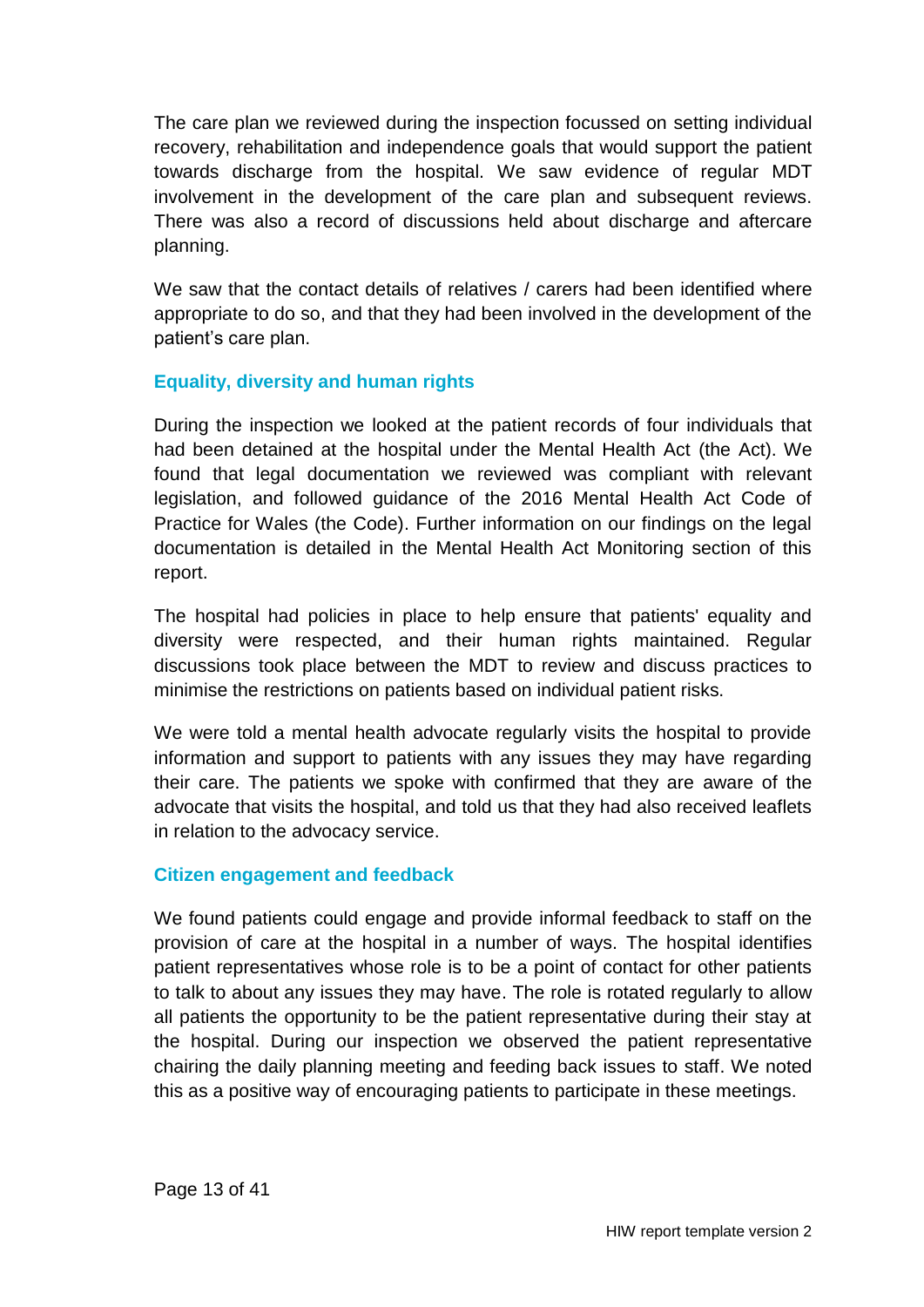We were told that annual surveys are issued to patients and their relatives / carers to also help identify any improvements. Patients also have weekly individual meetings with an allocated primary nurse, which is another opportunity for patients to provide informal feedback about their care.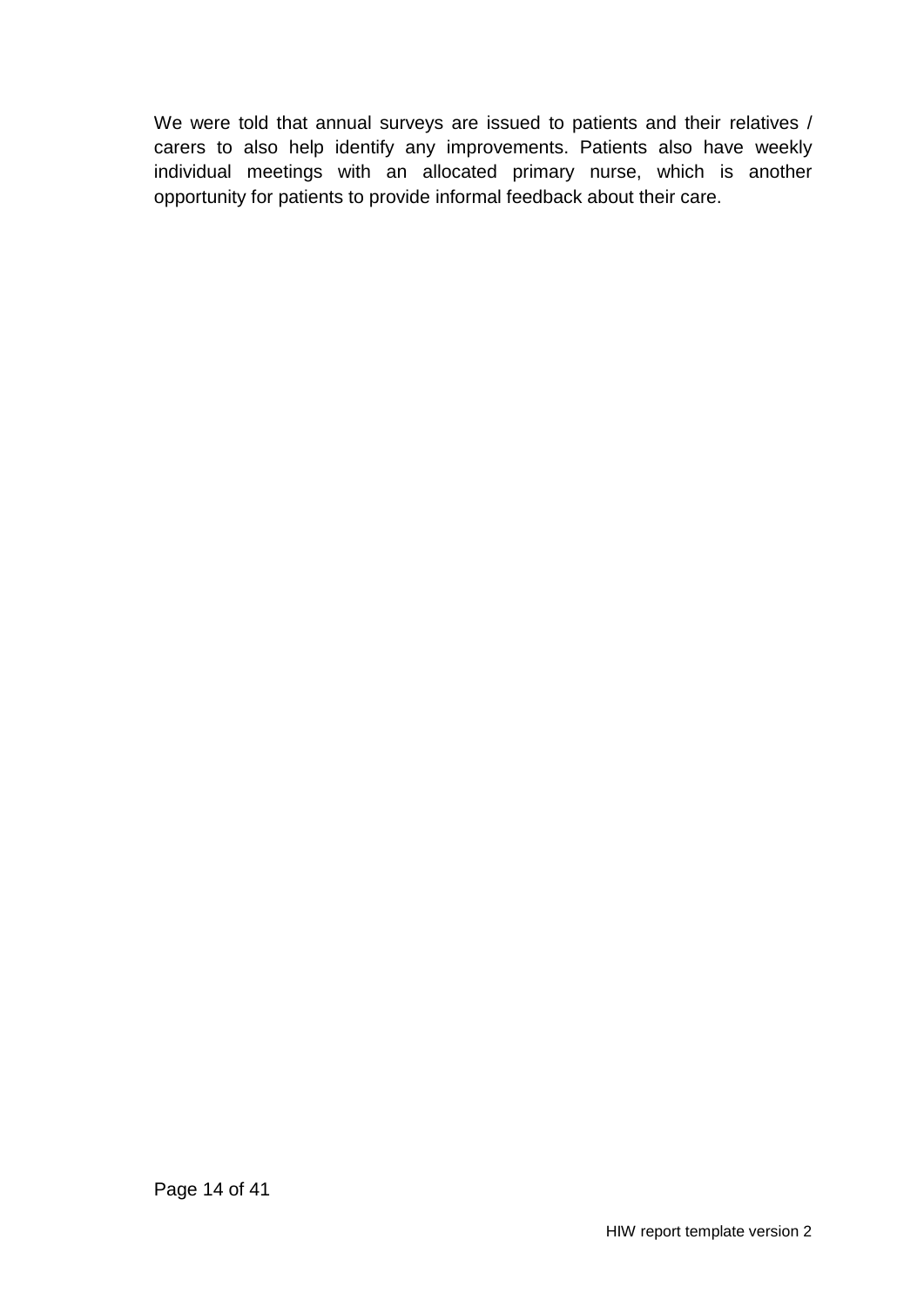### <span id="page-14-0"></span>**Delivery of safe and effective care**

*We considered the extent to which services provide high quality, safe and reliable care centred on individual patients.*

Patient care plans were being maintained to a good standard and in line with the criteria set out in the Mental Health (Wales) Measure.

Staff were committed to providing safe and effective care and we observed the multidisciplinary team working well together to provide individualised care.

Robust procedures were in place to help control the risk of infection from COVID-19. However, improvements are needed in relation to the maintenance, upkeep and cleanliness of the hospital site to ensure the environment, furniture, fixtures and fittings are appropriate for the patient group.

A review of the current attack alarm system was also needed to ensure it is working appropriately to protect the safety of staff and visitors at the hospital.

#### **Managing risk and health and safety**

Overall, we were assured that Aderyn had processes in place to manage and review risks to help maintain the health and safety of patients, staff and visitors at the hospital.

The hospital entrance was secured to prevent unauthorised access. Access to the main entrance outside was via some stairs, but an accessible ramp was located at the side of the property. The main building was split over two floors, and a lift and a stairlift were available to assist people with mobility difficulties.

We saw that a wide range of up-to-date health and safety policies were available for staff. A health and safety lead had been appointed at the hospital whose role was to undertake audits and attend regular corporate health and safety meetings organised by Elysium Healthcare. We were told that any learning from the corporate meetings is shared with staff at the hospital at monthly clinical governance meetings.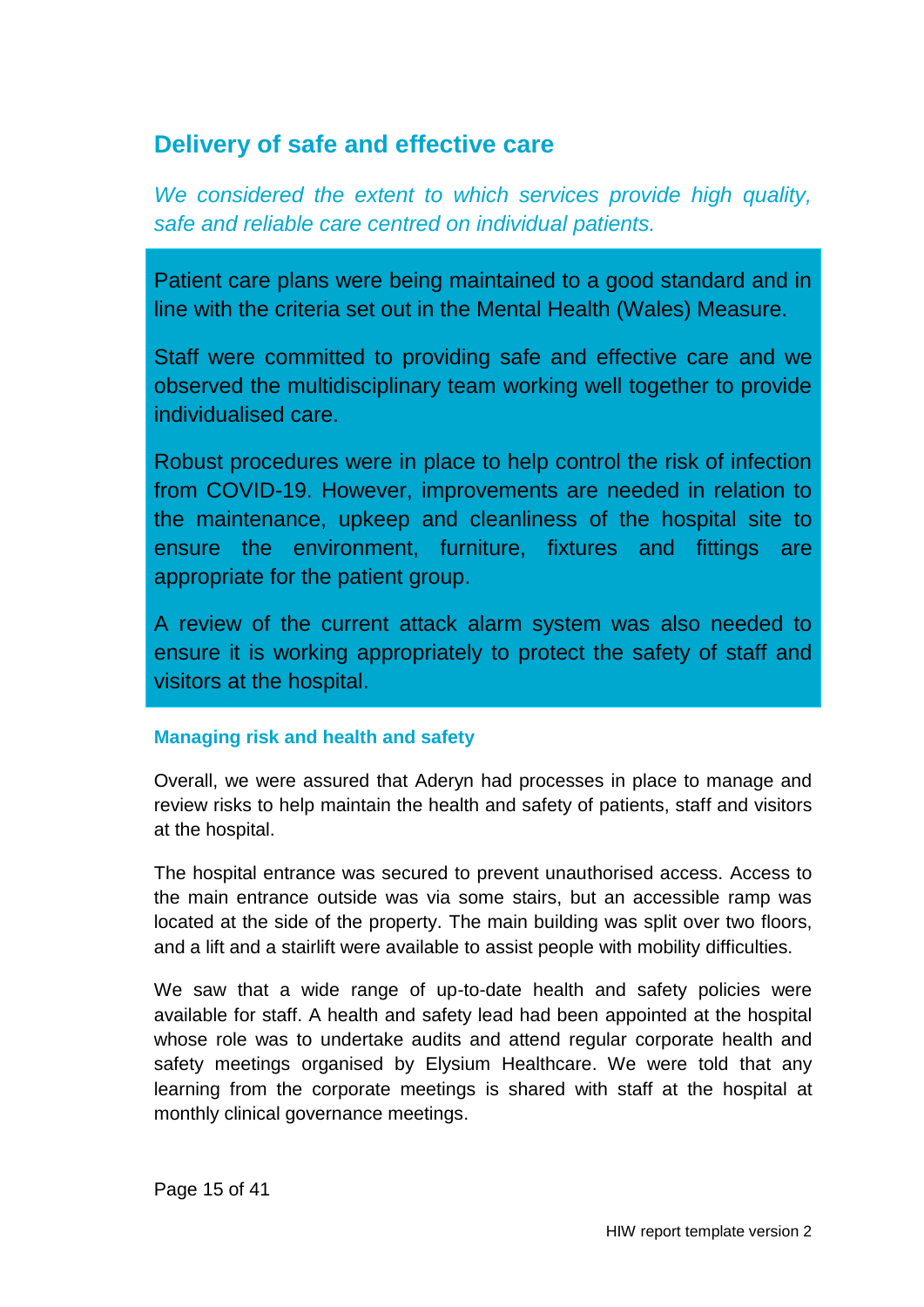There were up-to-date ligature point risk assessments in place. These identified potential ligature points and what action had been taken to remove or manage these. There were a number of ligature cutters located throughout the hospital for use in the event of a self-harm emergency.

The hospital director informed us that they personally undertake a weekly informal check of the environment, and complete a documented checklist monthly. The monthly check is undertaken alongside the patient representative, which we noted as a positive initiative. We reviewed a previously completed environmental checklist and found that it was comprehensive and included updates on progress with identified actions.

While the ground floor of the main building had recently been repainted, we found many other areas of the hospital were also in need of redecoration and maintenance. This included the communal coffee lounge, which had recently been damaged, the courtyard, and the general fixtures and fittings of both the main building and the flat within the grounds of the hospital. We were told that funding had been allocated to repair the coffee lounge, continue painting upstairs and to replace the furniture in one of the main communal lounges. The hospital director acknowledged the need to also improve the outlook of the courtyard, replace the carpets, communal toilets and en-suite bathroom floors and refurbish the flat. These improvements would considerably enhance the living environment for patients at the hospital.

During our tour of the hospital we were told that some patients currently have a lot of possessions stored within their bedrooms, including electrical items that could cause an overload on sockets. The hospital director informed us that this has been escalated centrally and that a corporate policy is being developed to outline the procedures to safely store patient property. However, in the meantime, the service must identify and mitigate against any current health and safety or fire risks posed by this issue to ensure patients are protected while the policy is being developed.

During the inspection we noticed that some electrical items that had been recently purchased for the coffee lounge had not been checked beforehand to ensure they were safe to use. We spoke to the hospital director about this who immediately arranged for a staff member to undertake Portable Appliance Testing (PAT) on the items.

There were nurse call points around the hospital and within patient bedrooms so that patients could summon assistance if required. During the inspection we observed that when a nurse call point was activated there was an immediate response by staff to assist.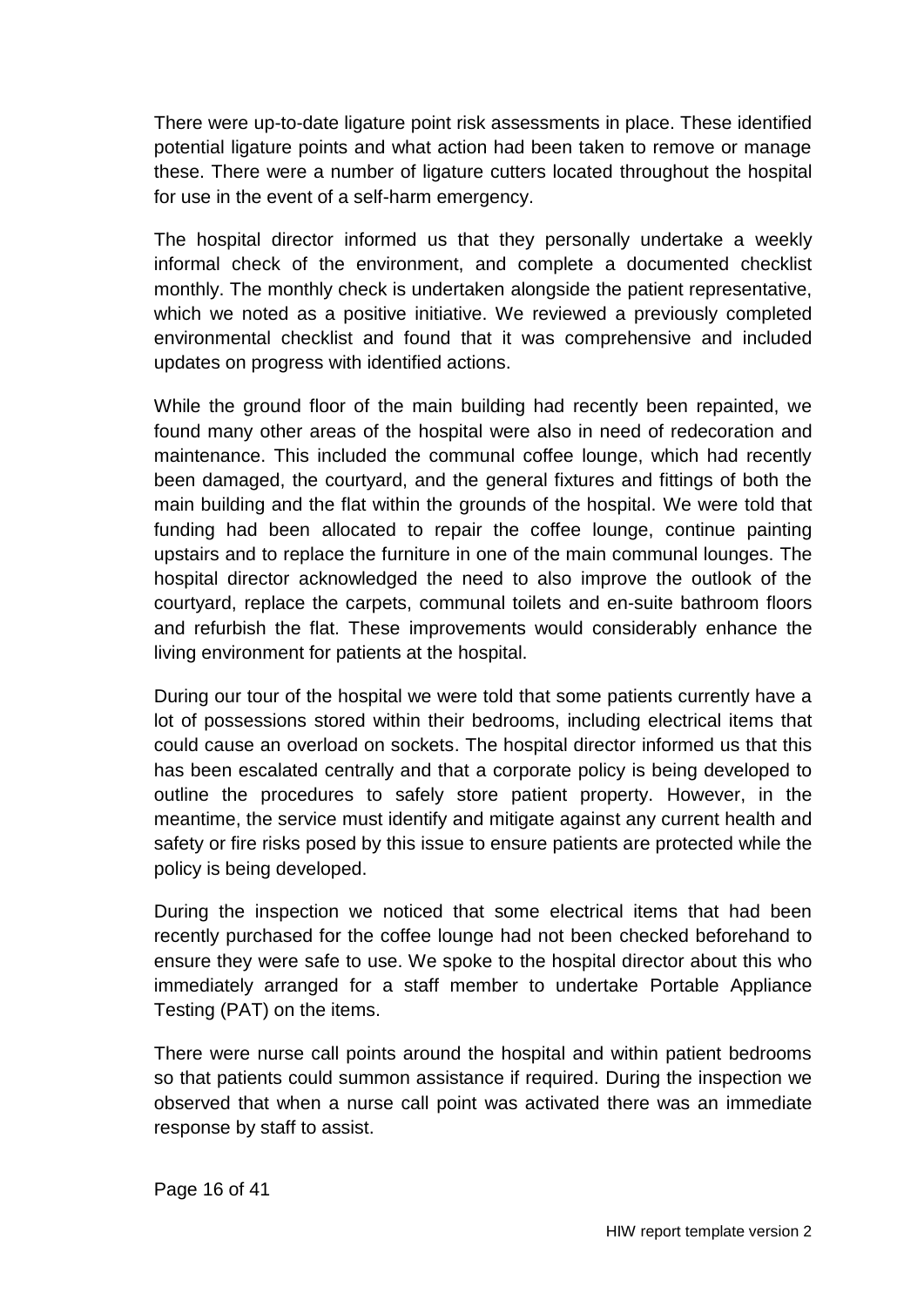We noted that staff wore radios to call for assistance if required, instead of personal attack alarms. This was in line with the policy on the use of attack alarms and the nurse call system. The policy also stated that visitors would be issued with attack alarms. However, we were informed by some members of staff that they wore radios because the attack alarms were not always effective, or reliable. We recommend the service undertakes a review of the current attack alarm system used at the hospital to ensure it is appropriate, suitable and responsive when operated to ensure the safety of staff and visitors at the hospital.

#### Improvement needed

The registered provider must continue with the maintenance programme of improvements at the hospital to ensure the living environment is enhanced for patients residing in the main building and in the flat.

The registered provider must identify and mitigate against any current health and safety or fire risks of excessive patient property within bedrooms to ensure patients are protected.

The registered provided must undertake a review of the current attack alarm system used at the hospital to ensure it is appropriate, suitable and responsive when operated to ensure the safety of staff and visitors at the hospital.

#### **Infection prevention and control (IPC) and decontamination**

We found suitable procedures were in place to help control the risk of infection from COVID-19 throughout the hospital. Visitors have to return a negative lateral flow test (LFT) and complete a screening checklist upon arrival, before being admitted. Patients are isolated in a separate observaton bedroom on admission until they return a negative polymerase chain reaction test (PCR). Staff are required to take daily LFTs and random checks were being undertaken to monitor compliance. Personal Protection Equipment (PPE) was available at the main entrance and we observed staff wearing masks throughout the inspection.

We saw that cleaning schedules were in place to document regular cleaning of the hospital. We were told that monthly infection prevention and control (IPC) audits were also completed by the hospital director. However, during our inspection we found areas of the hospital to be unclean and dirty. This included dust on tops of surfaces, dirty oventops in the occupational therapy kitchen, dead plants in the coffee lounge and a build up of cigarette ends in the courtyard. Furthermore, during our tour of the observation room, we noted a

Page 17 of 41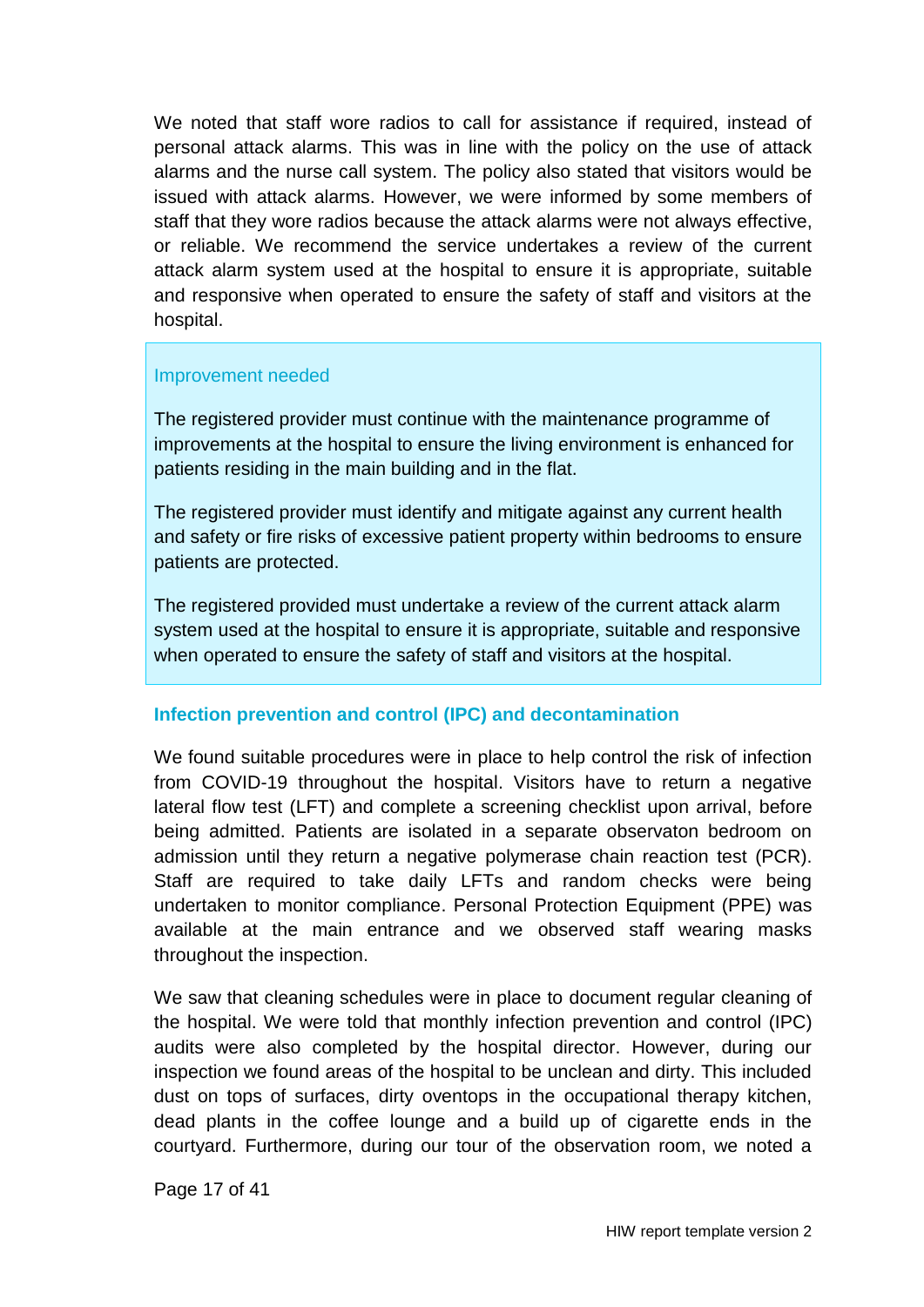build up of cobwebs and dead insects behind glass panels that were covering the windows. We discussed this with the hospital director and it was positive to see that actions were taken before the end of the inspection to rectify this. However, the service must improve the general standard of cleanliness of the hospital site and ensure that audit activities are appropriately identifying areas of concern in relation to cleanliness and IPC.

During the inspection we saw nursing staff undertaking cleaning duties such as hoovering and changing sheets. The service must ensure that these duties do not impact on the ability of nursing staff to undertake their clinical and therapeutic roles.

We saw a high compliance rate among permanent members of clinical staff for mandatory training in infection prevention and control level one (100 per cent) and level two (95 per cent). However, compliance rates for the same training courses were low among bank members of clinical staff (62 per cent for level one, and 46 per cent for level two).

There were hospital laundry facilities available so that patients could undertake their own laundry with appropriate level of support from staff based on individual need. We noted the washing machine was very old and in need of replacing; the hospital manager confirmed that a new washing machine had already been ordered.

#### Improvement needed

The registered provider must ensure that the overall standard of cleanliness of the hospital is improved going forward, and that any audits undertaken are effective at identifying cleanliness and IPC issues.

The registered provider must ensure that cleaning duties undertaken by clinical staff do not impact on their ability to undertake their clinical and therapeutic roles.

#### **Nutrition**

We saw that patients' dietary needs had been assessed on admission and that measurements such as body mass index (BMI) were being regularly calculated. However, in the care plan we reviewed, we noted that the BMI of the patient had increased recently, yet it was not documented what interventions, or discussions, had taken place around this.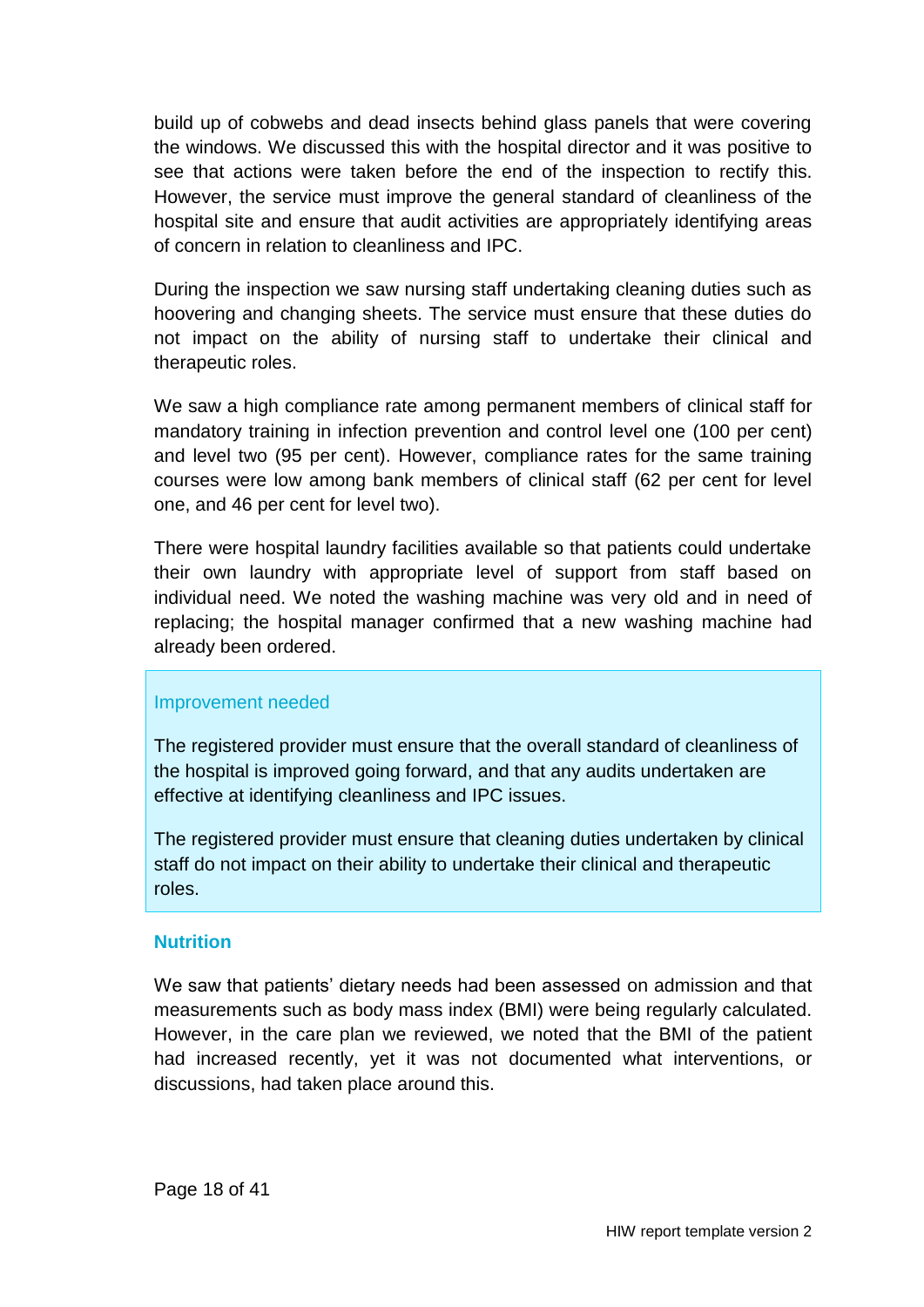A staffed kitchen is located on site that provides patients with a variety of meals throughout the day. We were told that regular surveys are undertaken to find out patients' views on the food and menu choices. We also observed constructive discussions being held between staff and patients at the weekly community meeting regarding possible changes to the menu.

There were suitable facilities available for patients to have hot and cold drinks and we saw patients accessing these throughout the inspection. An occupational therapy kitchen was available in the main building where patients were encouraged to prepare their own food with assistance from a staff member. During our tour of the occupational therapy kitchen we noticed some items of food in the fridge had exceeded their expiry dates. Patients should be encouraged to regularly check that their fresh produce remains within its expiry date.

We observed patients with Section 17 leave<sup>4</sup> returning to the hospital after undertaking food shopping as part of their rehabilitation activities within the local community.

#### Improvement needed

The registered provider must ensure that care plans reflect any interventions, or discussions held by the MDT, around fluctuations in the weight of patients.

The registered provider must ensure that staff work with patients to help them check that their food in the occupational therapy kitchen remains within its expiry date.

#### **Medicines management**

We reviewed the hospital's clinic arrangements and found that on the whole the management of medicines was safe, but that some improvements were needed.

A policy for the safe storage, control and administration of medicines was in date, and available to staff. However, we noted that the policy outlining the safe

l

<sup>4</sup> Section 17 leave allows the detained patient leave from hospital.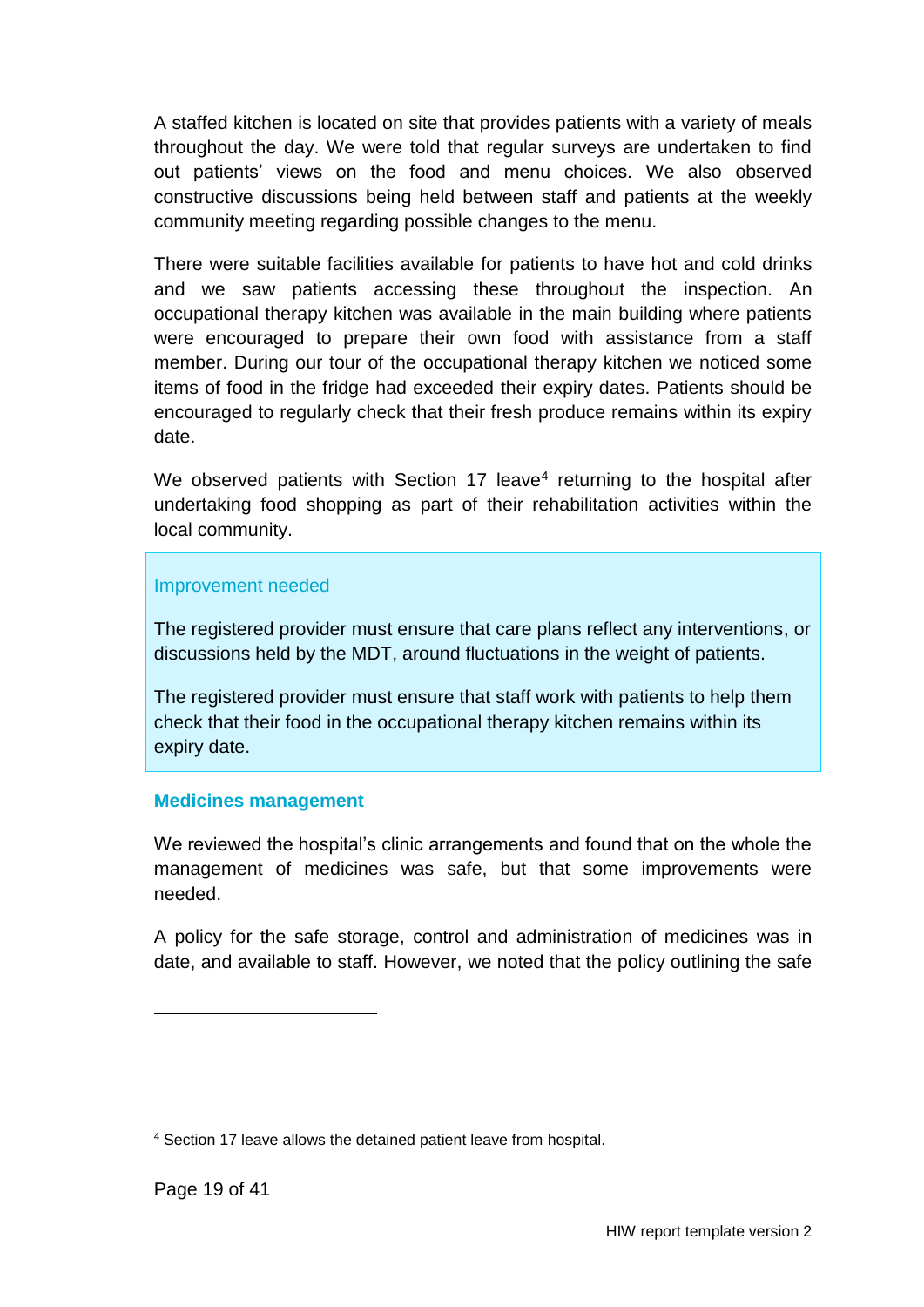practices to administer rapid tranquillisation, was beyond its review date of October 2021.

Appropriate bins were available in the clinic room to dispose of medical sharp items and we noted that these were not over filled. We saw that daily temperature checks of the medication fridge and clinic room were being completed to ensure that medication was stored at the manufacturer's advised temperature. During our visits to the clinic room throughout the inspection, we found the medication trolley to be locked at all times, but the medication fridge to be unlocked on one occasion. All fridges must be kept locked to reduce the risk of unauthorised access to medication.

Reviews of medication were being undertaken and discussed and documented in MDT meetings. We reviewed five Medication Administration Record<sup>5</sup> (MAR) charts and found they were being maintained to a good standard. The MAR charts were consistently signed and dated when medication was prescribed and administered, and a reason recorded when medication was not administered. We found copies of consent to treatment certificates included alongside the MAR charts. However, we identified the following issues during our review:

- The MAR charts were being well scrutinised by an external pharmacist. However, it was not clear to us how guidance from the pharmacist, such as monitoring advice for certain medication, was being acknowledged by nursing staff to ensure such checks were taking place.
- We saw easy read versions of medication information leaflets included alongside the MAR charts. However, we noted that some versions, such as a Lorazepam leaflet, were out of date, and therefore were not based on the most recent available evidence.

 $\overline{a}$ 

<sup>5</sup> A Medication Administration Record is the report that serves as a legal record of the drugs administered to a patient by a health care professional. The Medication Administration Record is a part of a patient's permanent record on their medical chart.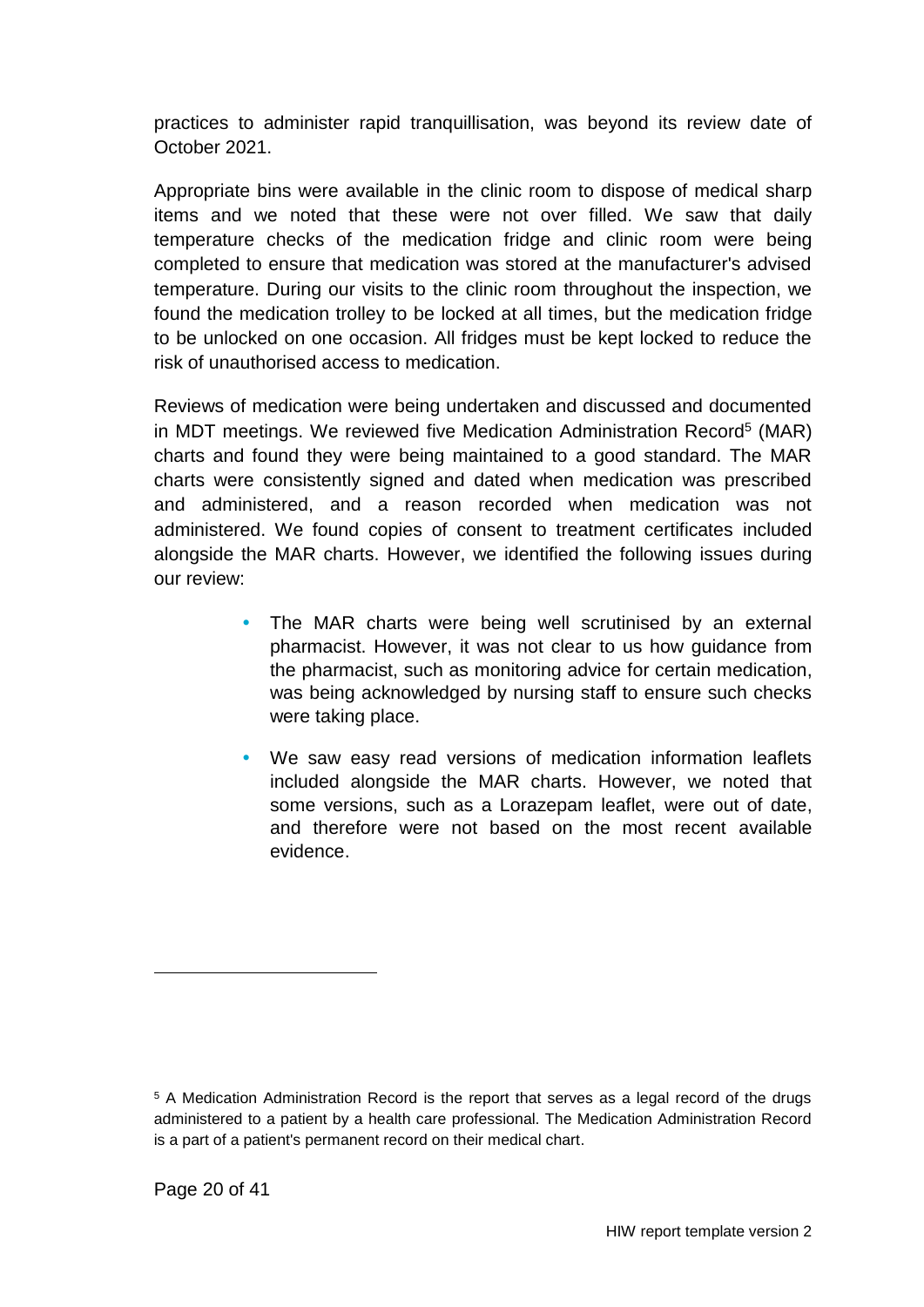- Similarly, posters on display in the clinic room were not displaying the most up to date guidance for some medication such as antipsychotics.
- We found that some medication, such as analgesia $6$ , was prescribed as available to patients on PRN<sup>7</sup> forms and discretionary medication forms. This increased the risk of medication errors, such as providing patients with double the prescribed amount of medication.

#### Improvement needed

The registered provider must review their Rapid Tranquillisation policy.

The registered provider must remind staff to ensure medication fridges are locked when not being directly used.

The registered provider must ensure that the issues we identified in this report in relation to MAR Charts are rectified going forward.

#### **Safeguarding children and safeguarding vulnerable adults**

We found policies and processes in place to help ensure that staff at the hospital safeguarded patients. We were told that safeguarding incidents do not occur often and saw evidence that only three incidents had been referred to external agencies over the previous eight months.

The mandatory training statistics provided by the registered provider showed that 86 per cent of permanent members of clinical staff, and 69 per cent of bank members of clinical staff, had completed training in safeguarding children and adults level three.

l

<sup>&</sup>lt;sup>6</sup> An analgesic is a drug used to relieve pain.

 $7$  PRN medication is a medicine that is usually prescribed, but is not required by the patient on a regular basis, such as paracetamol. It is usually prescribed to treat a short term or intermittent medical condition such as pain or indigestion.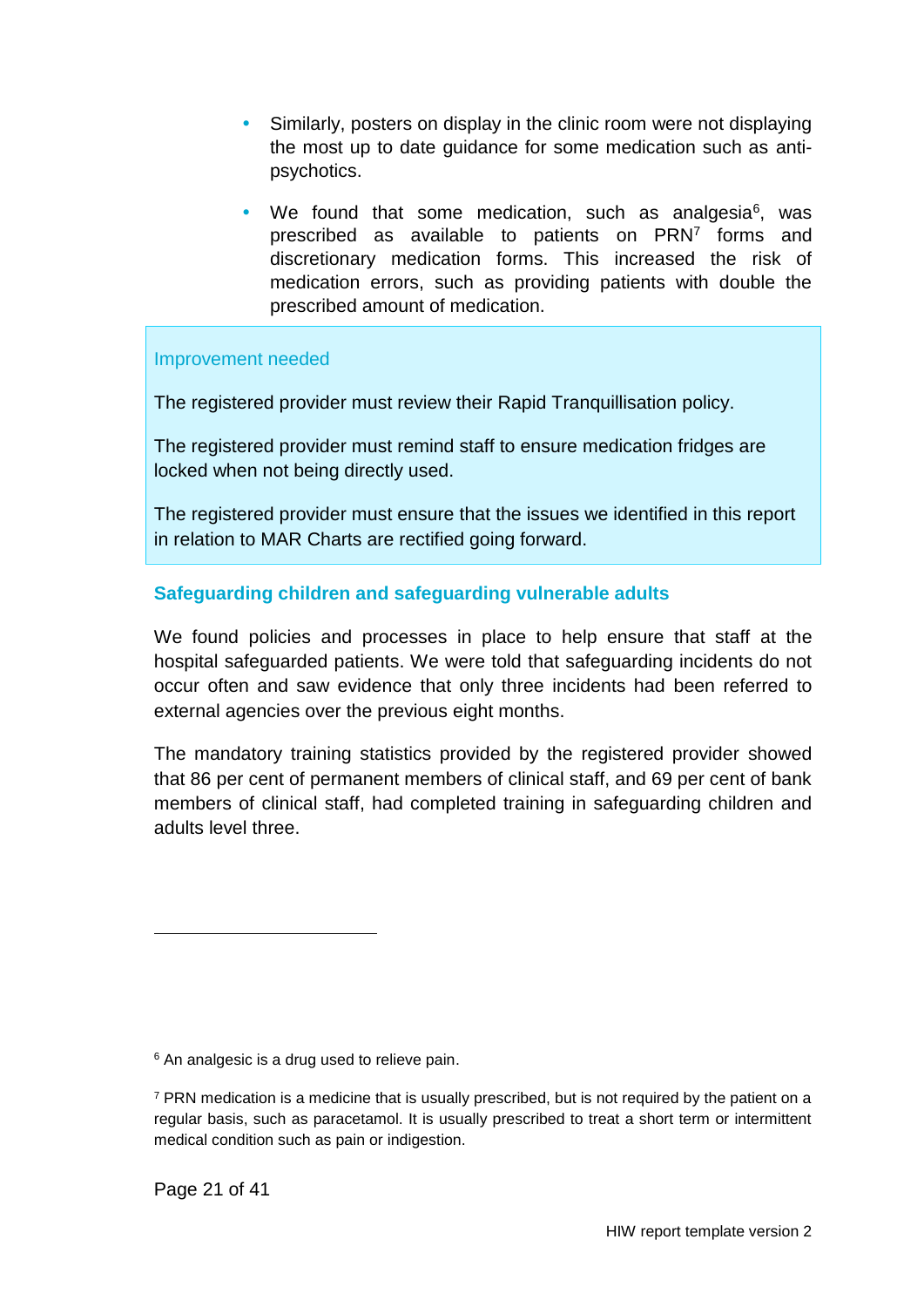#### **Medical devices, equipment and diagnostic systems**

We saw evidence that regular documented checks were being undertaken of resuscitation and emergency equipment to ensure that the equipment was present and in date. However, we noted that some items on the checklist looked to have exceeded their expiry date. We were assured that the items had actually been replaced, but that the checklist had not been updated with the new expiry dates. The service must take care to ensure the checklist is amended with the new expiry dates of recently purchased items. We also noted that the checklist did not record the content level of the oxygen cylinders. The service may wish to consider adding this measurement to help identify when the oxygen cylinders are running low.

We were told that all medical equipment at the hospital is calibrated yearly to ensure it is taking accurate readings and measurements. However, we saw that labels on the medical equipment indicated that they were due to be next calibrated in December 2021. The service must take action to ensure that all medical equipment is checked and calibrated when required.

The clinic room and medical equipment appeared clean. However, there was no record of cleaning or decontamination undertaken between each use of the equipment, for example the manual blood pressure monitor. The service may wish to consider creating a cleaning checklist to evidence that the medical equipment has been decontaminated after every use.

#### Improvement needed

The registered provider must ensure that all medical equipment is checked and calibrated when required.

#### **Safe and clinically effective care**

The hospital had a policy in place that promoted the safe and theraputic management of challenging behaviour to help protect the safety and well-being of patients. We were told that staff would observe patients more frequently in line with the safe and supportive observation policy if their behaviour became a cause for concern.

We saw that one bedroom had been set aside for use as a de-escalation / observation bedroom. A policy was in place that described the protocol to be followed to use the room, which included ensuring that the decision had been agreed by the MDT and that an enhanced observation care plan was completed. We were assured by the hospital director that the room would not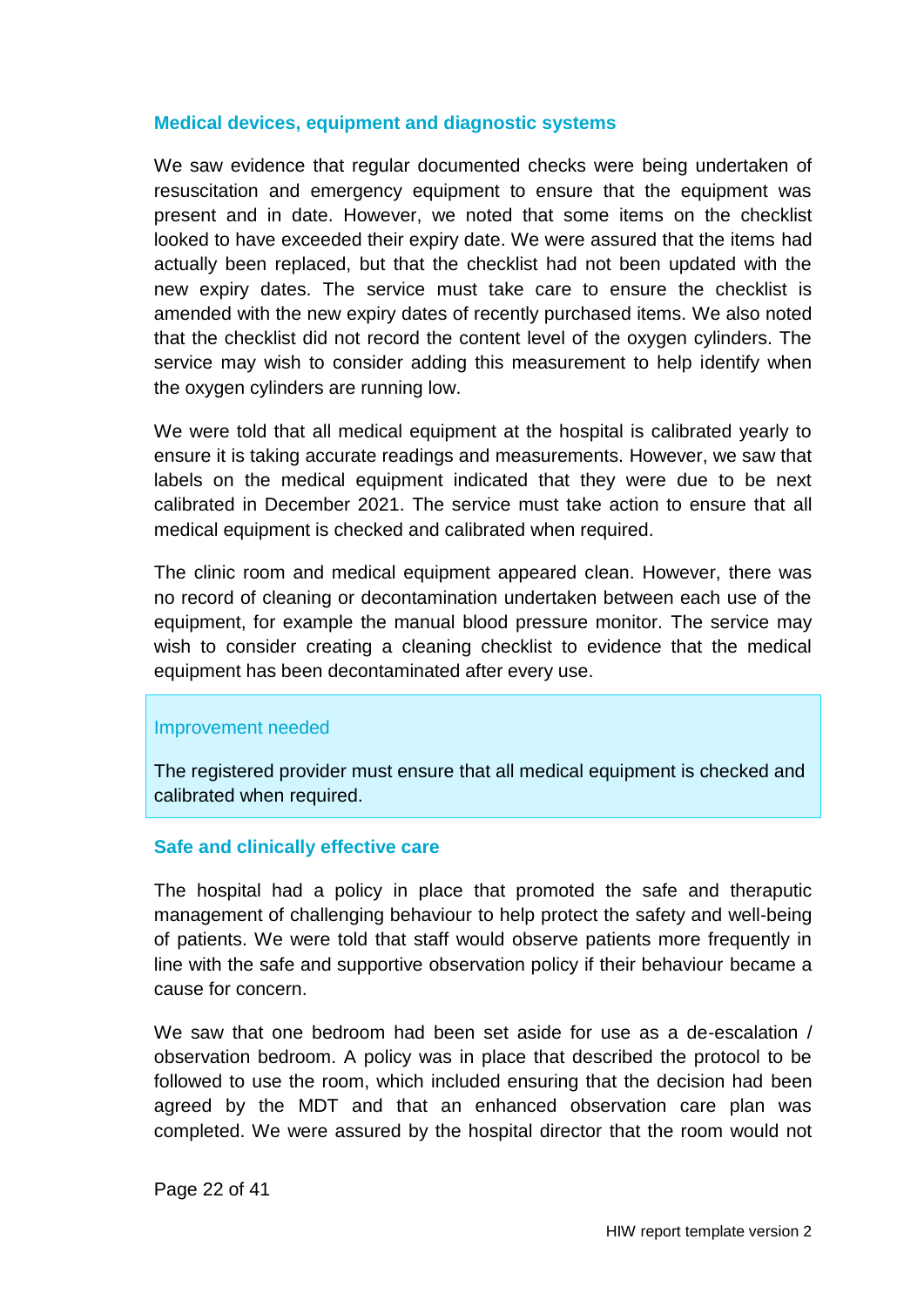be used as a seclusion room and that the door must remain open, or only closed if the patient requested it to be closed. During our tour of the deescalation / observation bedroom we noted that the bed was located to the side of the door, and was also placed in the corner next to two walls. We discussed this with the hospital director, who agreed to move the bed into the middle of the room in front of the door. This meant that staff would have better access to each side of the bed if necessary, and that observations could be made on patients without opening the door and potentially disturbing the patient if it was closed.

We saw that the use of restraint was documented in patient records and recorded on the coporate electronic incident, reporting and information system (IRIS). We noted that incidents of restraint are discussed at the monthly clinical governance meetings. Positively, we noted that there had been a low number of recent incidents of restraints; seven incidents had been recorded over the past eight months, the majority of which resulted in the use of least restrictive techniques of restraint.

#### **Participating in quality improvement activities**

We found arrangements were in place to help assess and monitor the quality of the services and care being provided to patients. Clinical governance information in relation to safety and performance of the hospital was collated by staff at the hospital and submitted to the central team at Elysium Healthcare to be monitored corporately. We were told that learning from other Elysium Healthcare settings was shared to ensure a consistent approach to improvement.

#### **Information management and communications technology**

Throughout the inspection we were shown the electronic systems in place for capturing and recording data such as incidents, clinical audits, and human resources documentation. These systems allowed staff to manage information and data effectively, to maintain business continuity and support and facilitate patient care and delivery.

#### **Records management**

Patient records were being maintained electronically. The electonic system was password protected to prevent unauthorised access and breaches in confidentiality. We used the system throughout the inspection and found patient records to be comprehensive and well organised, which made it easy to navigate through the sections.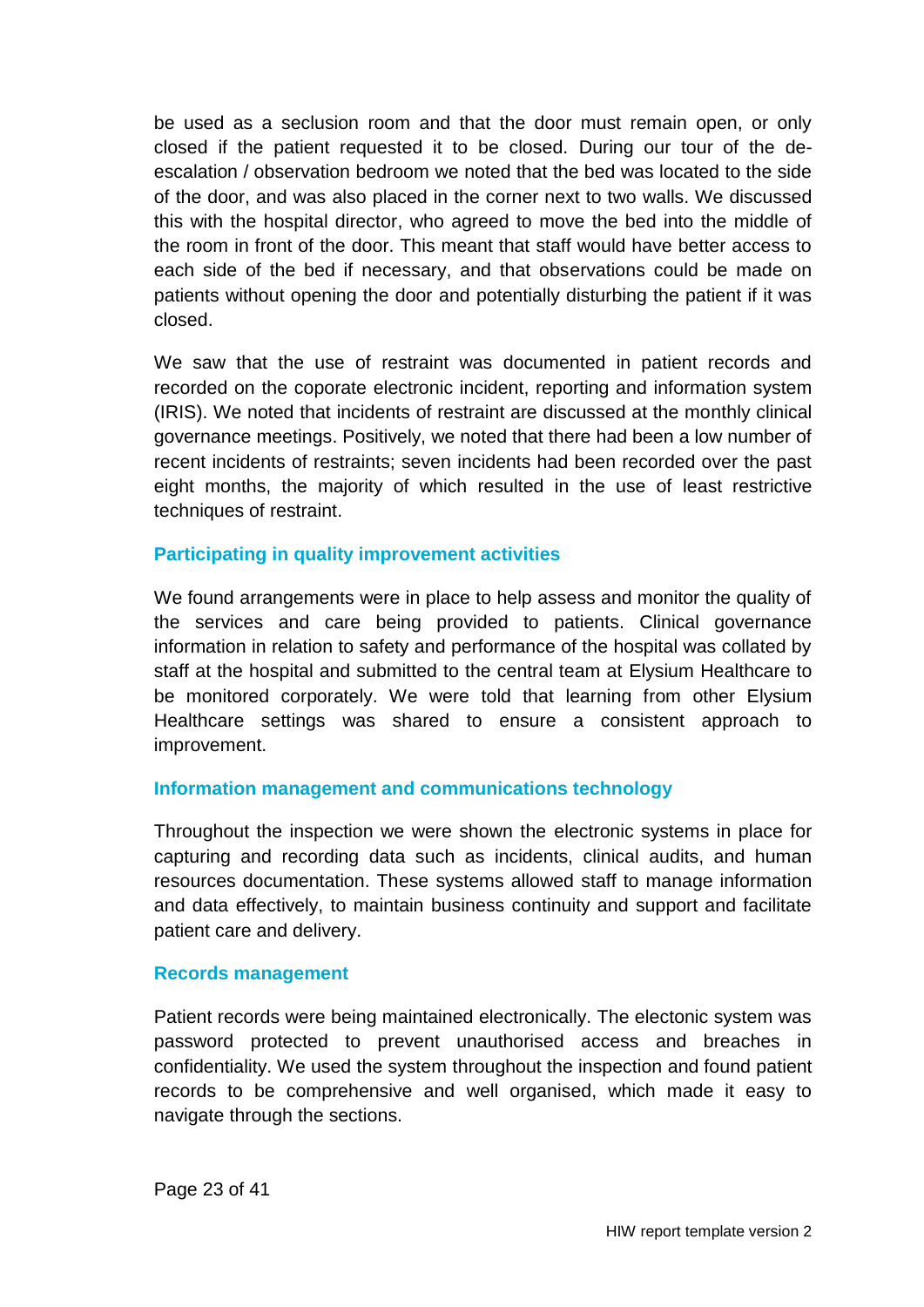Further information on our findings in relation to patient records and care plans is detailed in the Monitoring the Mental Health (Wales) Measure 2010: Care planning and provision section of this report.

#### **Mental Health Act Monitoring**

We reviewed the statutory detention documents of four patients currently residing at the hospital. All records were found to be compliant with the Mental Health Act and Code of Practice. Original documents were being kept in the Mental Health Act Administrator's office and staff at the hospital maintained electronic versions. The documents we viewed were well organised and contained detailed and relevant information.

The Mental Health Act Administrator appeared well organised and was knowledgeable about their role. We found robust systems were in place for managing, auditing and scrutinising the legal documentation.

We saw evidence that patients were being made aware of their rights in relation to their detention at the hospital and that this was revisited regularly to ensure patients continued to have an understanding. Contact details and information about the role of advocacy services was readily available and clearly displayed for patients and their relatives / carers.

We saw that Section 17 leave was suitably risk assessed and determined the conditions and outcomes of the leave for each patient. Positively, we found that good documented discussions had been held with patients to evaluate how the leave went. However, we noted the documentation did not contain a section to highlight whether patients had been offered, or accepted, a copy of their Section 17 leave form.

All staff undertake Mental Health Act training as part of their mandatory training programme. We saw that compliance among permanent members of clinical staff was relatively high at 84 per cent, compliance among bank members of clinical staff was lower at 62 per cent.

#### Improvement needed

The registered provider must ensure Section 17 leave forms document whether patients had been offered, or accepted, a copy of their leave form.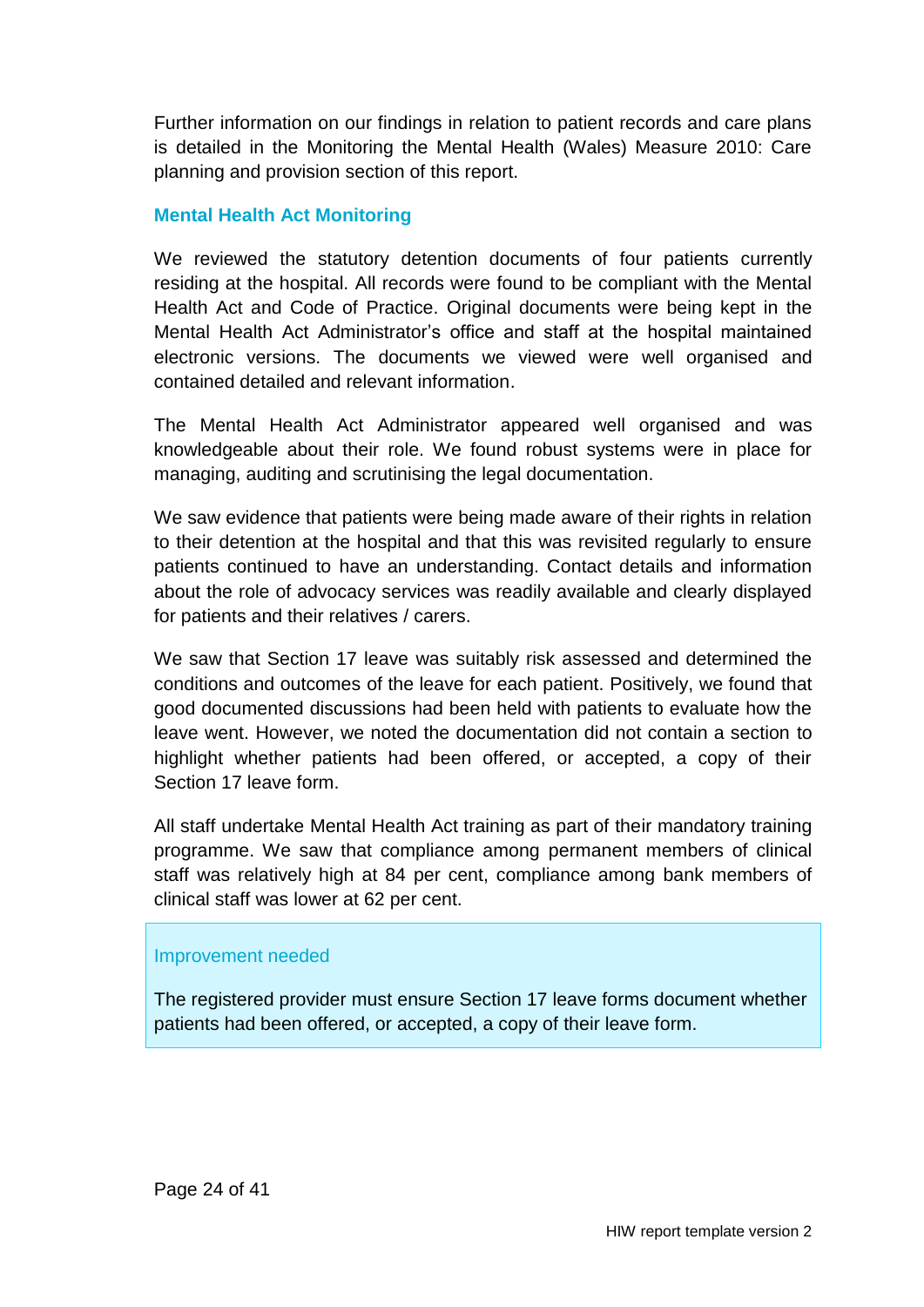#### **Monitoring the Mental Health (Wales) Measure 2010: Care planning and provision**

We reviewed the care plan of one patient at the hospital. Overall, the nursing documentation we reviewed was being maintained to a good standard. We found it reflected the domains of the Welsh Measure, clearly stated the treatment plan and described clear objectives that focussed on recovery, rehabilitation and independence.

Unmet needs of the patient were identified, and risk assessments completed that set out the mitigations in place to manage identified risks. There was evidence of multidisciplinary involvement in the development and ongoing review of the care plan we saw.

Interventions described in the care plan were appropriate to meet the needs of the patient and the care plan clearly stated who was responsible for delivering each intervention.

It was positive to see that the care plan demonstrated patient involvement in discussions about their care. However, we did not see evidence that the patient had agreed to the care plan and recommended treatment, or received a copy.

We were told that there has often been difficulty in identifying and obtaining regular input from care coordinators<sup>8</sup>. The Welsh Measure requires a care coordinator to be appointed as soon as reasonably practicable for each person upon becoming a relevant patient. A care coordinator is a key professional for a patient and not having one also places a reliance on hospital nursing staff to take up elements of this role in addition to their substantive duties.

l

<sup>&</sup>lt;sup>8</sup> Care coordinators are the principle source of information for patients and are responsible for seeking their active involvement and engagement in the care planning process. They also have a significant role in managing relationships with a wider range of partners in the care and treatment process.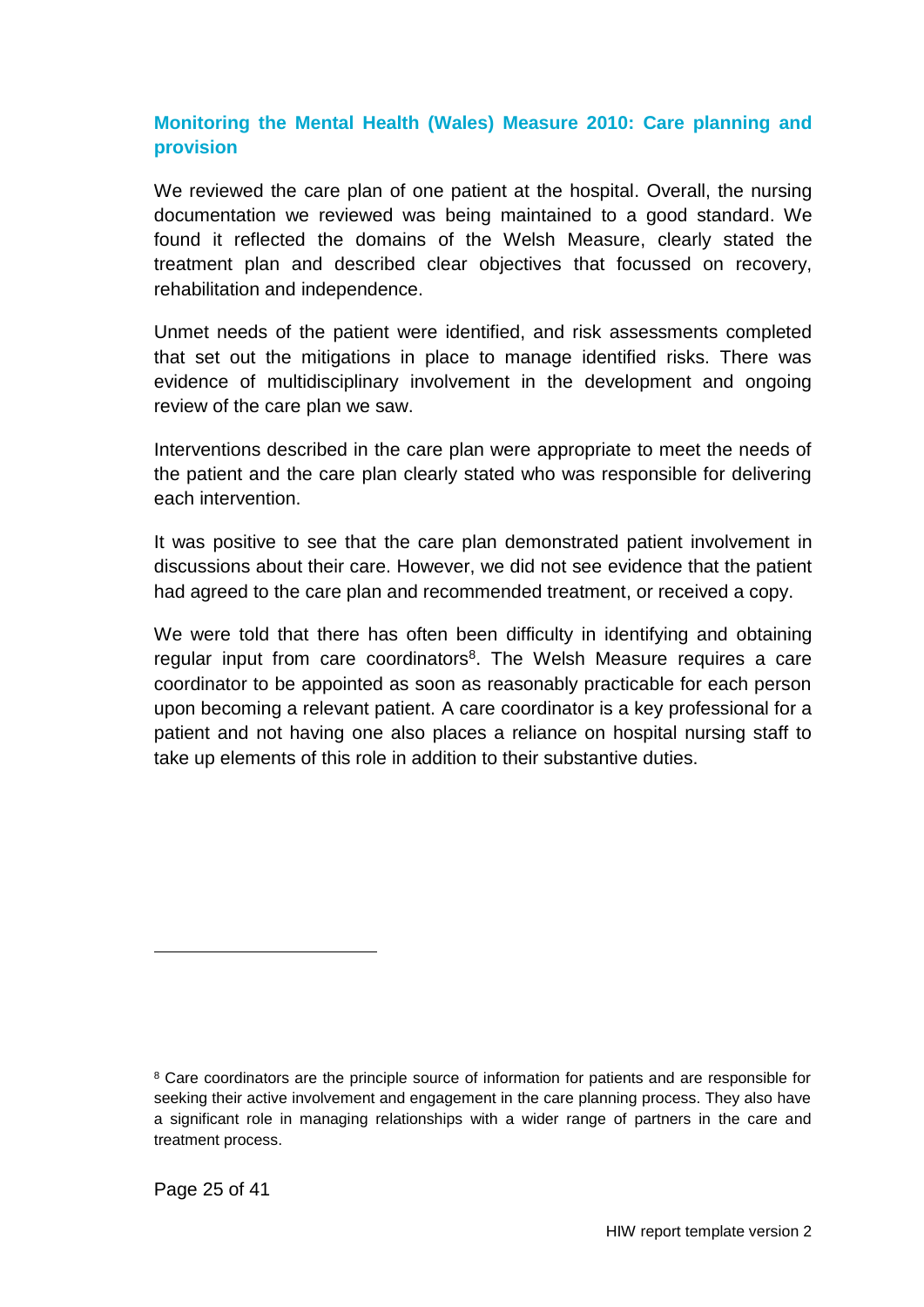#### Improvement needed

The registered provider must document whether patients have indicated their agreement with, and received a copy of, their care and treatment plan.

The registered provider must work with relevant mental health service providers to ensure all patients are appointed with a care coordinator.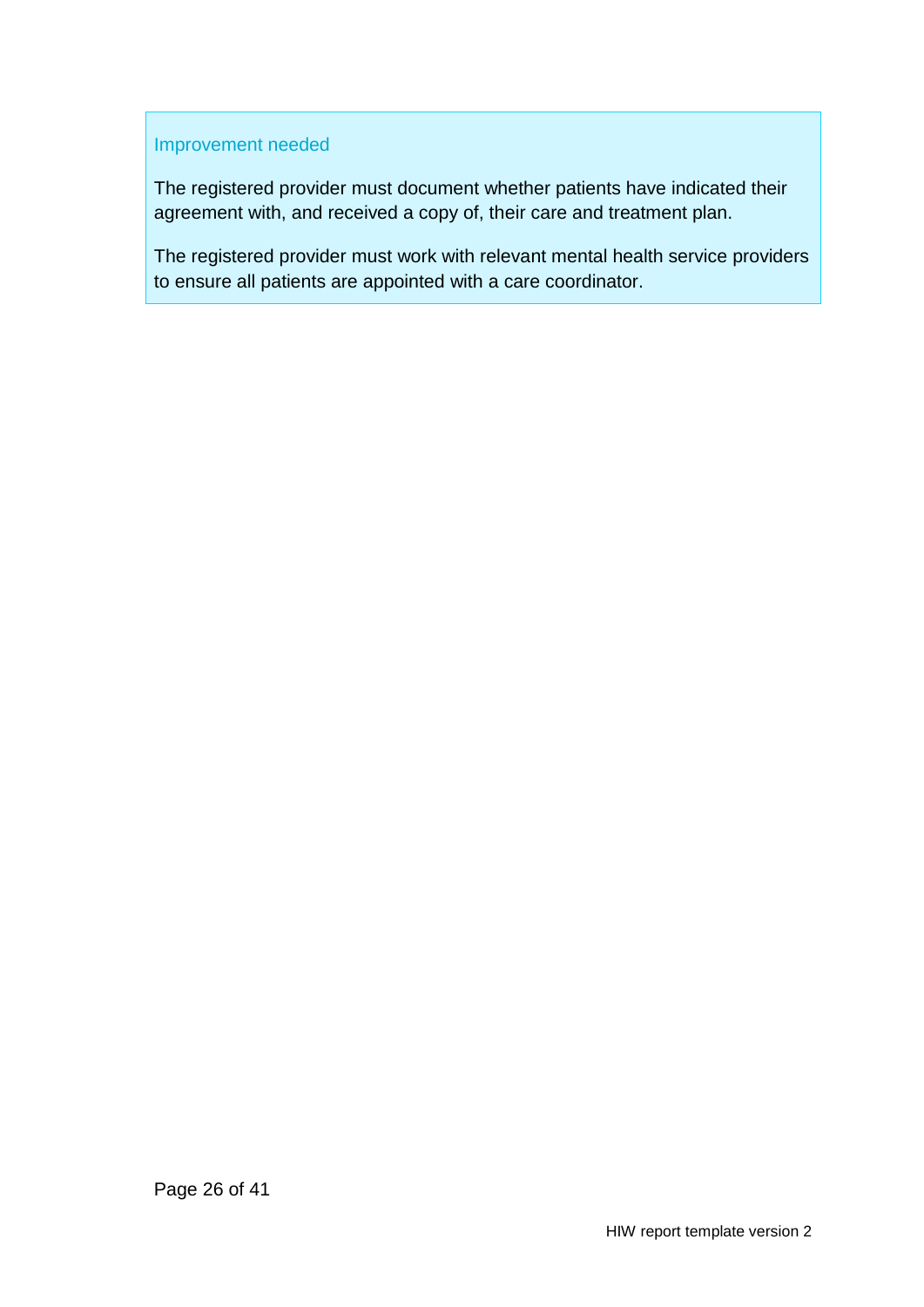### <span id="page-26-0"></span>**Quality of management and leadership**

*We considered how services are managed and led and whether the workplace and organisational culture supports the provision of safe and effective care. We also considered how the service review and monitor their own performance against the Independent Health Care Regulations and National Minimum Standards.*

Established governance arrangements were in place to provide oversight of clinical and operational issues.

Recruitment was undertaken in an open and fair process with appropriate employment checks being carried out prior to employment.

The hospital director was committed to investigating and taking action to address concerns raised during the inspection in relation to the leadership of the hospital.

#### **Governance and accountability framework**

It was positive that throughout the inspection the staff at the hospital were receptive to our views, findings and recommendations.

We found established governance arrangements in place at the hospital level to provide oversight of clinical and operational issues. A series of clinical audits had been scheduled to take place throughout October 2021 to September 2022. This demonstrated the hospital was committed to checking whether care was being provided in line with best practice guidelines to continuously maintain standards.

Agendas for senior management team and clinical governance meetings showed a wide range of standing items to help ensure that the hospital focussed on all aspects of the service. Further oversight of the performance of the hospital is managed corporately through the Elysium Healthcare central governance teams, and we were told that there is open and constructive communication between the hospital director and registered provider. We saw that visits were being undertaken by compliance officers on behalf of the responsible individual to monitor the standard of care being provided at the hospital.

Page 27 of 41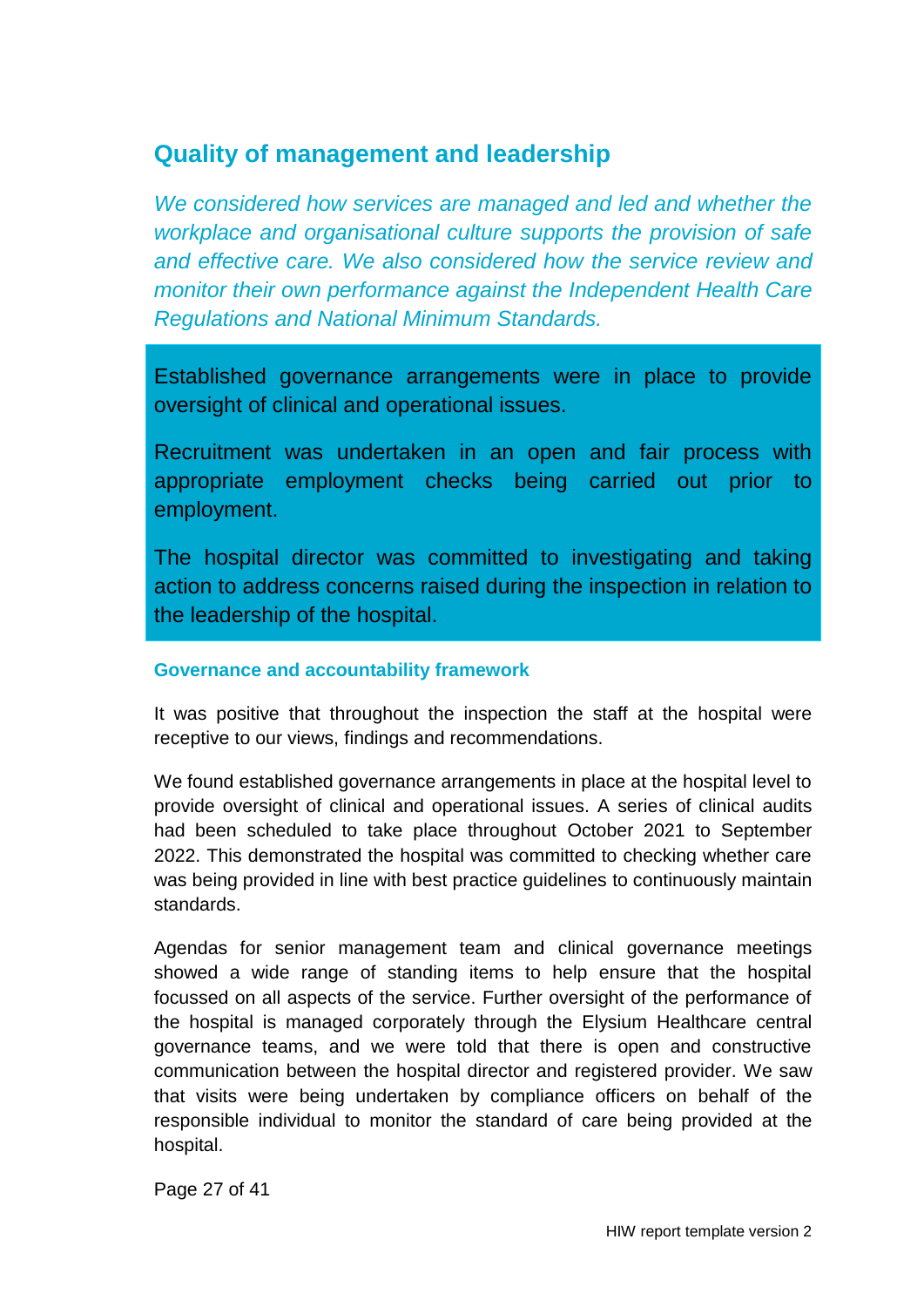During the inspection some staff members raised concerns with us about the leadership of the hospital. This included poor visibility of senior managers, a lack of communication from senior managers in relation to issues raised by staff and senior staff inappropriately delegating duties to lower grade staff members. We raised these issues with the hospital director who took on board the feedback and assured us that actions would be taken to address the concerns raised.

#### Improvement needed

The registered provider must provide assurance to HIW on the actions that will be taken to address the concerns raised by some staff members during the inspection.

#### **Dealing with concerns and managing incidents**

There was a complaints policy and procedure in place which provided a structure to deal with formal complaints within the hospital. We reviewed the policy and found that the procedures would enable staff to handle any complaints effectively and in a timely manner. We were told that the opportunities for patients to provide informal feedback to staff has meant that the hospital does not handle many formal complaints.

As previously mentioned, an established electronic system was in place for dealing with concerns and recording, reviewing and monitoring incidents. Regular incident reports were produced and reviewed at the hospital level,

We were told that debriefs and reflective practice take place with staff following any incidents. We saw that complaints, incidents and safeguarding issues at the hospital are discussed at clinical governance meetings and are also reviewed at a corporate level, to help identify trends and patterns of behaviour.

#### **Workforce planning, training and organisational development**

At the time of our inspection there appeared to be sufficient numbers of appropriately trained staff to meet the assessed needs of the patients at the hospital. From a review of previous staff rotas and from discussions with staff members, it was evident that it has often been a challenge to ensure each shift is fulfilled as required. This has mainly been due to issues from staff sickness throughout the pandemic. We were told that despite the difficulties, no agency staff have needed to be used to fulfil shifts. The hospital director informed us that plans were being developed to increase the staffing establishment during the day, which we welcome as a positive step.

Page 28 of 41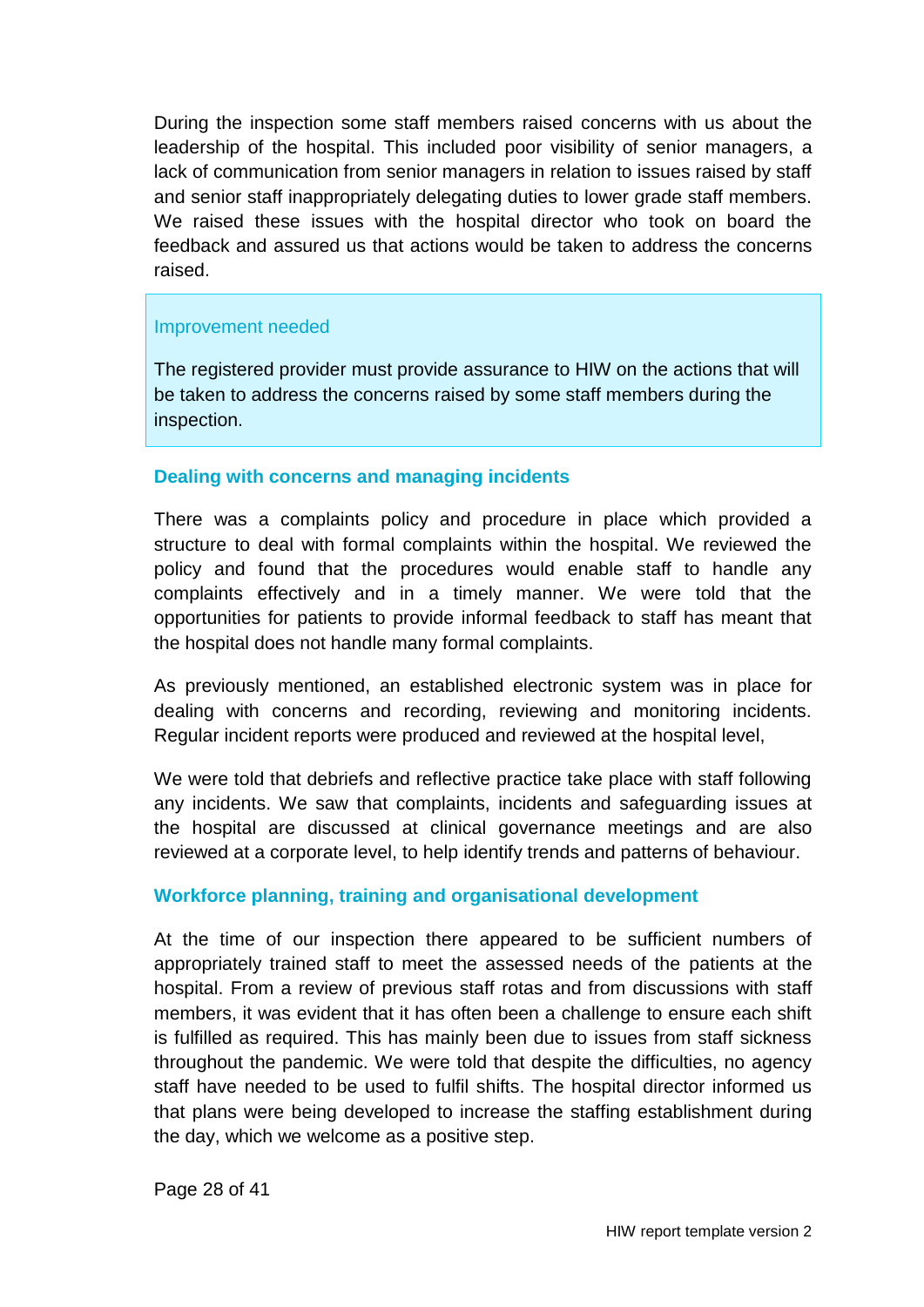We noted that the MDT personnel had been stable and consistent, but that there was a vacancy for an adult tutor. Being able to participate in educational programmes and acquire new learning and skills is an important benefit to patients at the hospital and the service should ensure this post is recruited to as soon as possible.

We reviewed the mandatory training statistics for staff at the hospital and found that overall, completion rates were relatively high at 79 per cent. However, throughout this report we have identified areas where compliance rates have been lower, particularly in IPC, safeguarding and Mental Health Act training.

We noted that only 30 per cent of staff had received their annual appraisal. However, the hospital director informed us that this was due to a recent change implemented at the hospital, whereby all staff appraisals would subsequently take place in the same quarter, instead of spread throughout the year. We saw that all outstanding appraisals had been booked with staff in line with this change.

#### Improvement needed

The registered provider should ensure that all staff, including bank staff, complete any outstanding mandatory training as soon as possible.

#### **Workforce recruitment and employment practices**

A recruitment policy was in place that set out the arrangements to be followed to ensure recruitment followed an open and fair process. Prior to employment, potential staff must provide references and evidence of professional qualifications. Disclosure and Baring Service (DBS) checks are also carried out, and then renewed every three years, to ensure staff are fit to work at the hospital.

Newly appointed staff receive a period of induction to learn about the hospital, read company policies and complete mandatory training. Staff are assessed after three months to ensure they have demonstrated their competence to do the job in practice. We were told that all staff have contracts of employment and up-to-date job descriptions, which are reviewed during annual appraisals to ensure they remain accurate.

A freedom to speak up / whistleblowing policy was in place should staff wish to raise any concerns directly with the hospital director, registered provider or an alternative appropriate body if required. Staff have access to occupational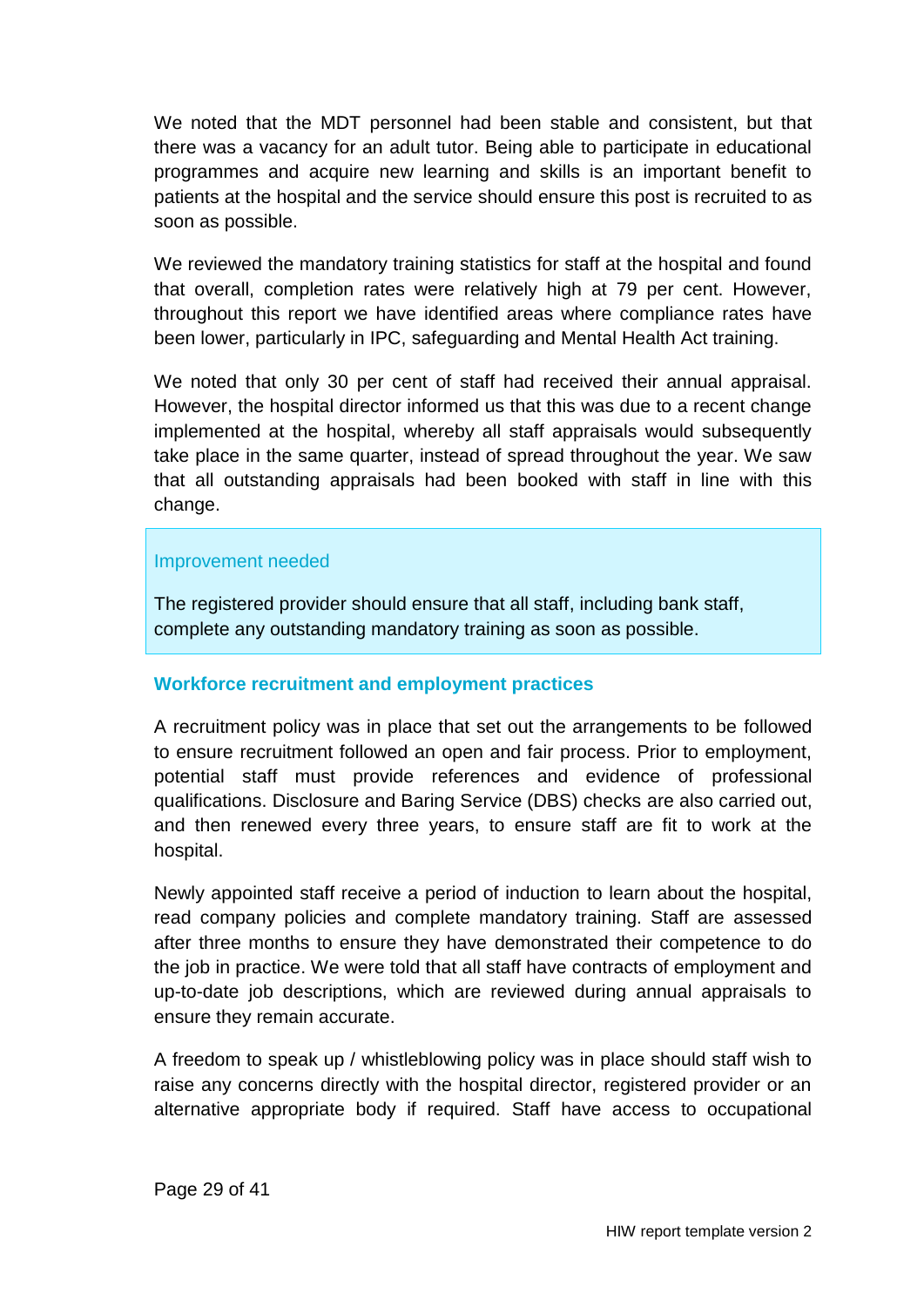health support as employees of Elysium Healthcare, which can assist staff with many aspects of work and personal life.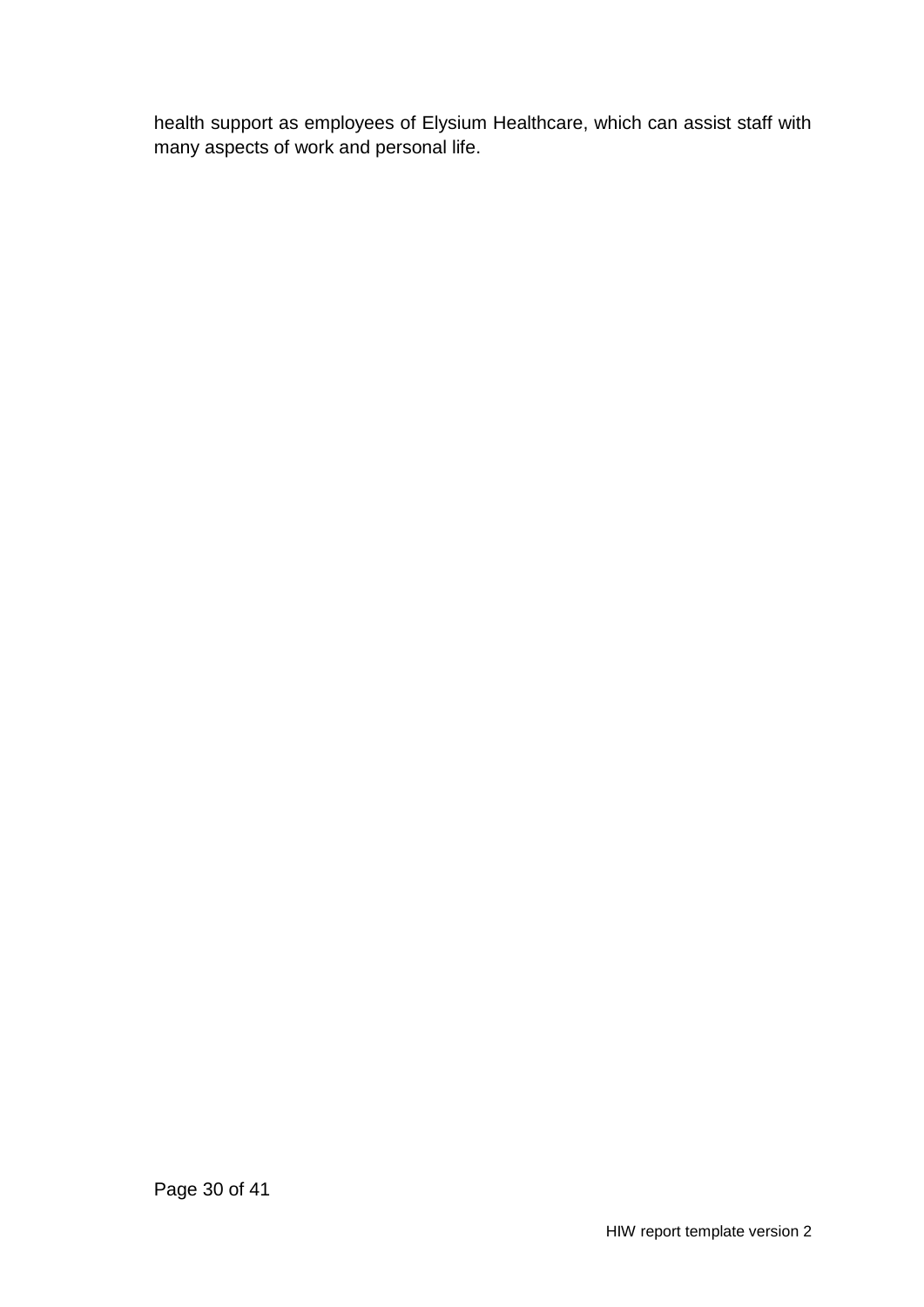## <span id="page-30-0"></span>**4. What next?**

Where we have identified improvements and immediate concerns during our inspection which require the service to take action, these are detailed in the following ways within the appendices of this report (where these apply):

- Appendix A: Includes a summary of any concerns regarding patient safety which were escalated and resolved during the inspection
- Appendix B: Includes any other improvements identified during the inspection where we require the service to complete an improvement plan telling us about the actions they are taking to address these areas.

Where we identify any serious regulatory breaches and concerns about the safety and wellbeing of patients using the service, the registered provider of the service will be notified via a [non-compliance notice.](https://hiw.org.uk/enforcement-and-non-compliance) The issuing of a non compliance notice is a serious matter and is the first step in a process which may lead to civil or criminal proceedings.

The improvement plans should:

- Clearly state when and how the findings identified will be addressed, including timescales
- Ensure actions taken in response to the issues identified are specific, measurable, achievable, realistic and timed
- Include enough detail to provide HIW and the public with assurance that the findings identified will be sufficiently addressed.

As a result of the findings from this inspection the service should:

- Ensure that findings are not systemic across other areas within the wider organisation
- Provide HIW with updates where actions remain outstanding and/or in progress, to confirm when these have been addressed.

The improvement plan, once agreed, will be published on HIW's website.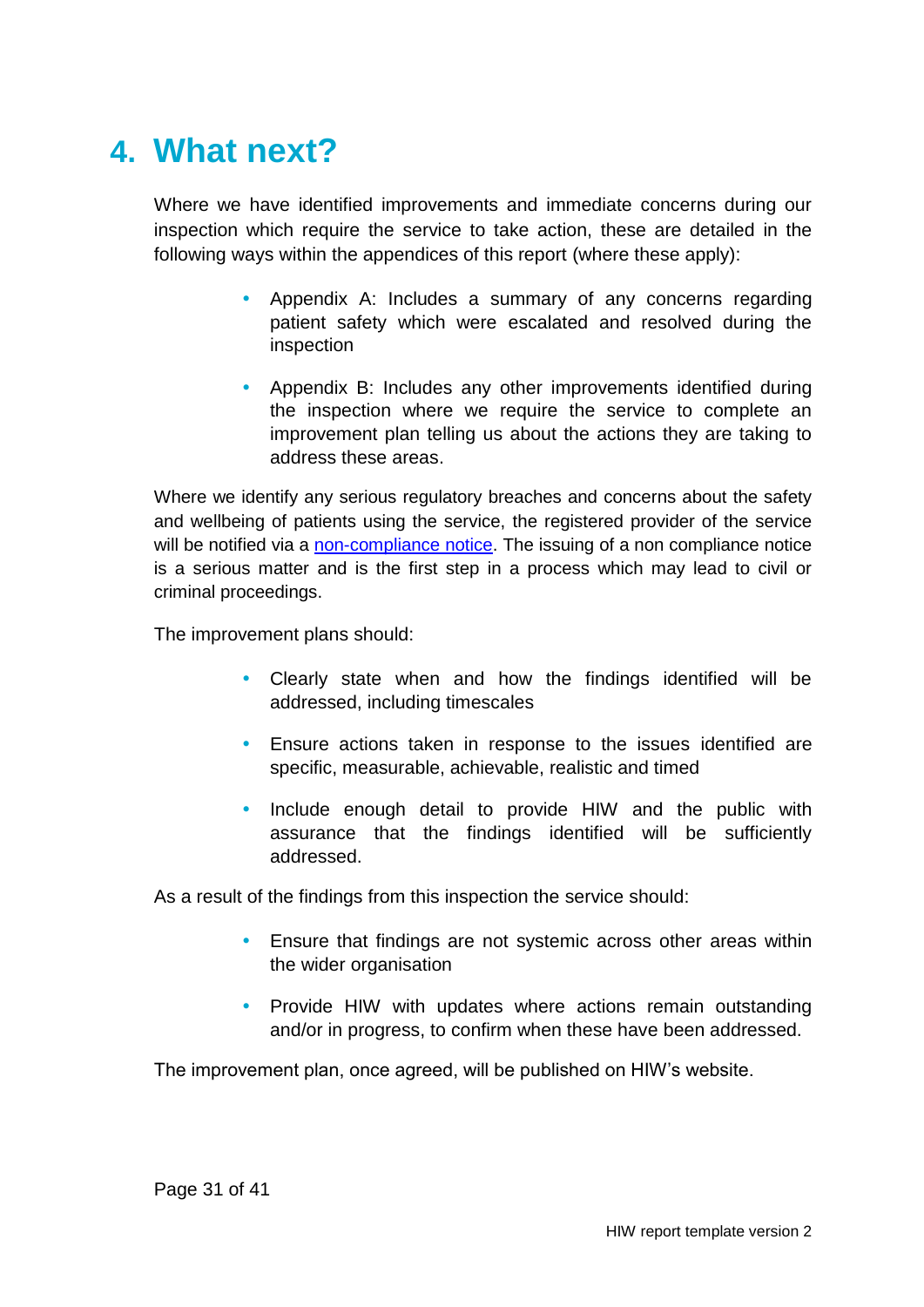## <span id="page-31-0"></span>**5. How we inspect independent mental health services**

Our inspections of independent mental health services are usually unannounced. We will always seek to conduct unannounced inspections because this allows us to see services in the way they usually operate. The service does not receive any advance warning of an unannounced inspection.

Feedback is made available to service representatives at the end of the inspection, in a way which supports learning, development and improvement at both operational and strategic levels.

HIW inspections of independent mental health services will look at how services:

- Comply with the [Mental Health Act 1983](http://www.legislation.gov.uk/ukpga/1983/20/contents), [Mental Capacity Act 2005](http://www.legislation.gov.uk/ukpga/2005/9/contents), [Mental Health \(Wales\) Measure 2010](http://www.legislation.gov.uk/mwa/2010/7/contents) and implementation of Deprivation of Liberty Safeguards
- Comply with the [Care Standards Act 2000](http://www.legislation.gov.uk/ukpga/2000/14/contents)
- Comply with the Independent Health [Care \(Wales\) Regulations](http://www.legislation.gov.uk/wsi/2011/734/contents/made)  [2011](http://www.legislation.gov.uk/wsi/2011/734/contents/made)
- Meet the [National Minimum Standards](https://gov.wales/sites/default/files/publications/2019-07/the-national-minimum-standards-for-independent-health-care-services-in-wales-2011-no-16.pdf) for Independent Health Care Services in Wales.

We also consider other professional standards and guidance as applicable.

These inspections capture a snapshot of the standards of care within independent mental health services.

Further detail about how HIW inspects [mental health](https://hiw.org.uk/mental-health-services) and [independent services](https://hiw.org.uk/sites/default/files/2019-06/170328inspectindependenten.pdf) can be found on our website.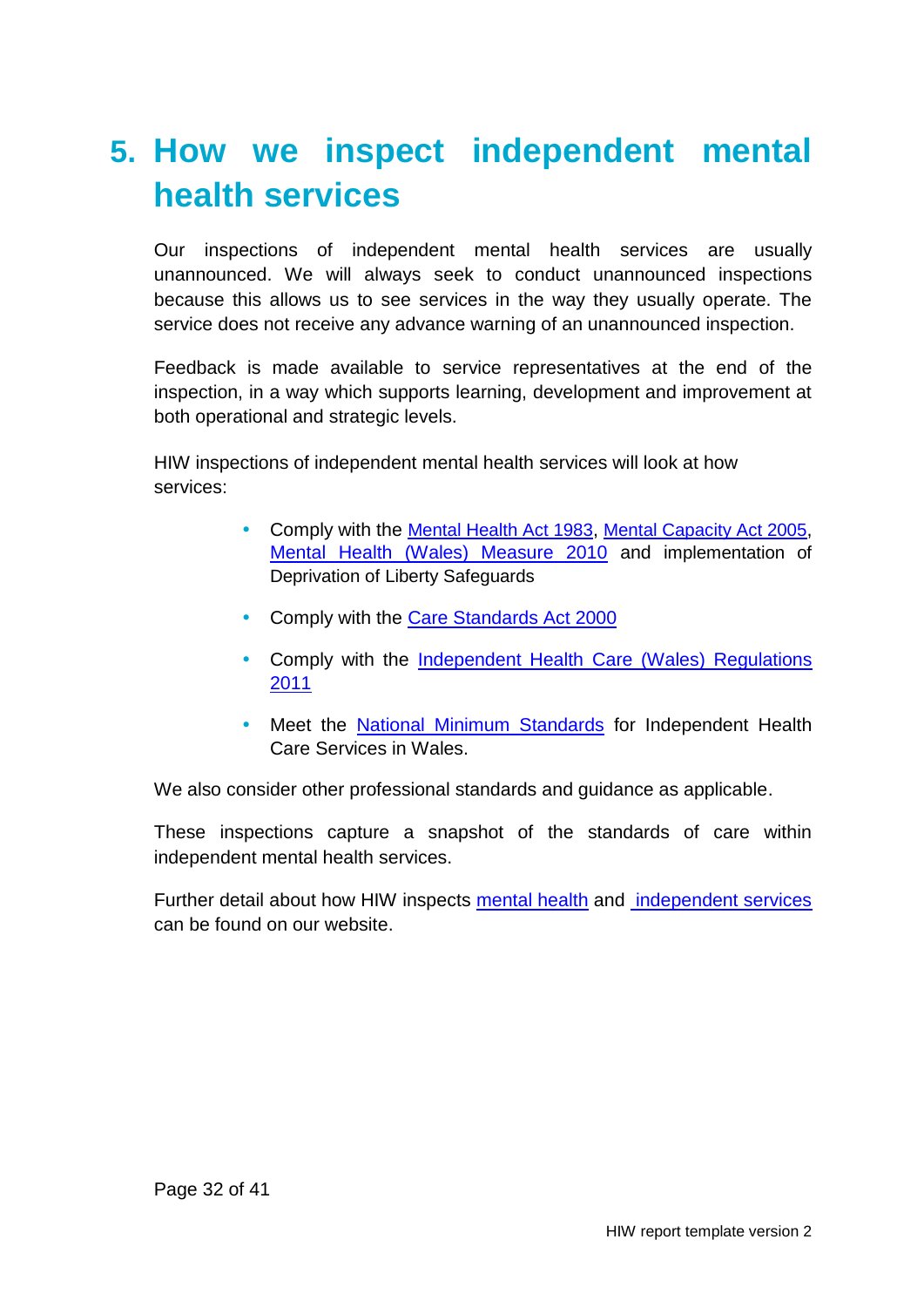### **Appendix A – Summary of concerns resolved during the inspection**

The table below summaries the concerns identified and escalated during our inspection. Due to the impact/potential impact on patient care and treatment these concerns needed to be addressed straight away, during the inspection.

<span id="page-32-0"></span>

| Immediate concerns identified                                | Impact/potential impact   How HIW escalated the \<br>on patient care and<br>treatment | concern | How the concern was<br>resolved |
|--------------------------------------------------------------|---------------------------------------------------------------------------------------|---------|---------------------------------|
| No immediate concerns were identified<br>on this inspection. |                                                                                       |         |                                 |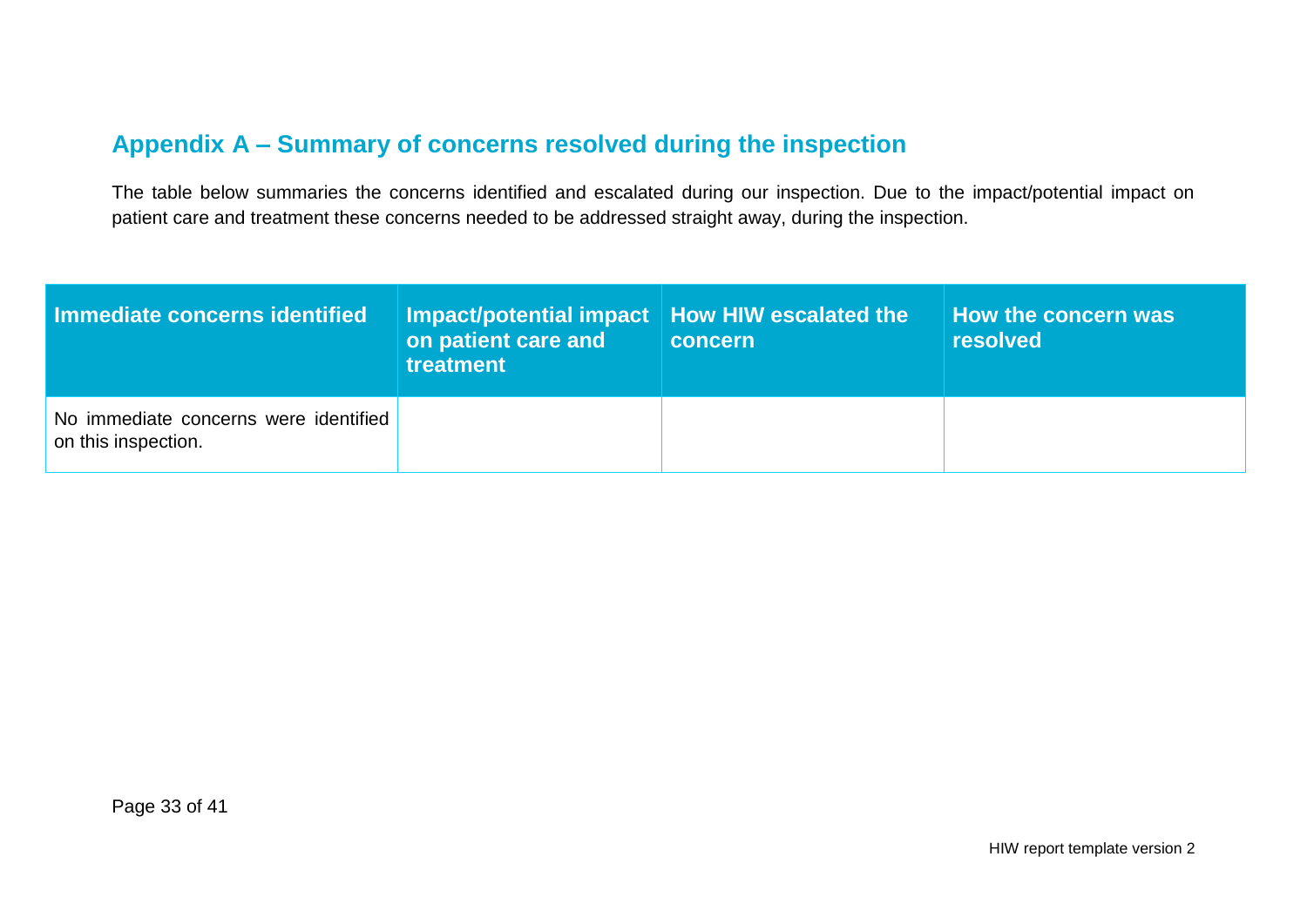### **Appendix B – Improvement plan**

### **Service: Aderyn Date of inspection: 31 January 2022 – 02 February 2022**

The table below includes any other improvements identified during the inspection where we require the service to complete an improvement plan telling us about the actions they are taking to address these areas.

<span id="page-33-0"></span>

| <b>Improvement needed</b>                                                                                                                                                                          | <b>Regulation/</b><br><b>Standard</b>                                                                                | <b>Service action</b>                                                                                                                                                                                     | <b>Responsible</b><br><b>officer</b>                                    | Timescale                                 |
|----------------------------------------------------------------------------------------------------------------------------------------------------------------------------------------------------|----------------------------------------------------------------------------------------------------------------------|-----------------------------------------------------------------------------------------------------------------------------------------------------------------------------------------------------------|-------------------------------------------------------------------------|-------------------------------------------|
| <b>Quality of the patient experience</b>                                                                                                                                                           |                                                                                                                      |                                                                                                                                                                                                           |                                                                         |                                           |
| The registered provider must ensure that<br>ongoing physical health checks on patients<br>are undertaken as required to ensure any<br>changes in the health of patients is identified<br>promptly. | 3. Health<br>promotion,<br>protection and<br>improvement<br>3. Health<br>promotion,<br>protection and<br>improvement | The physical health nurse attends Aderyn<br>two days a week.<br>Two members of staff will be tasked with<br>monitoring patients physical health in<br>collaboration with the physical<br>health<br>nurse. | Keith Barry,<br><b>Hospital Director</b><br>Health<br>Physical<br>Leads | 30 April 2022                             |
| The registered provider must improve the<br>upkeep of the poly-tunnel in the horticultural<br>area.                                                                                                |                                                                                                                      | To clear all items from the poly-tunnel and<br>ensure area is weed free.                                                                                                                                  | Keith<br>Barry,<br><b>Hospital Director</b>                             | 28 February<br>2022<br>Action<br>complete |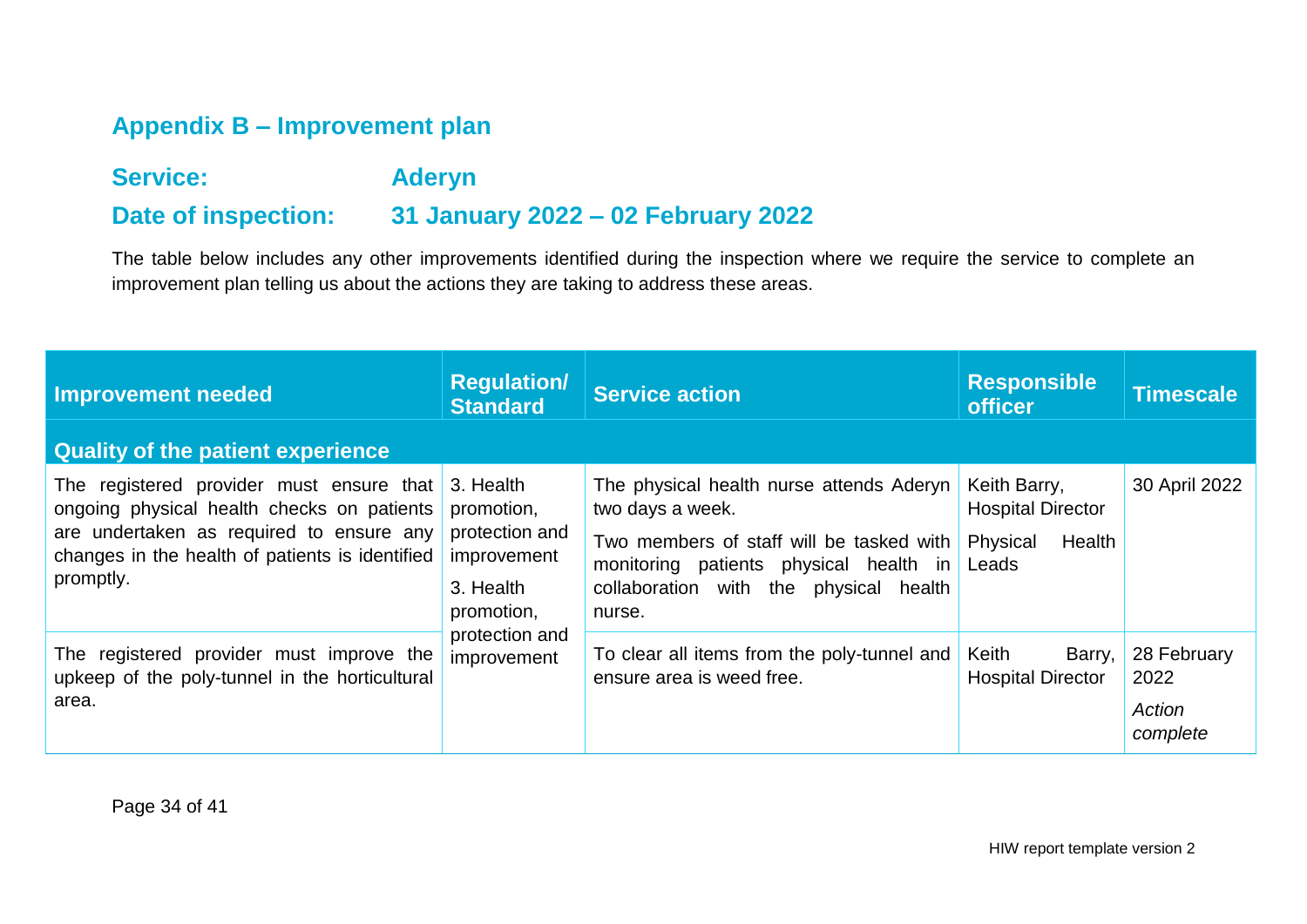| <b>Improvement needed</b>                                                                                                                                                                                                 | <b>Regulation/</b><br><b>Standard</b>                               | <b>Service action</b>                                                                                                                                                                                                                                         | <b>Responsible</b><br><b>officer</b>           | <b>Timescale</b> |  |  |
|---------------------------------------------------------------------------------------------------------------------------------------------------------------------------------------------------------------------------|---------------------------------------------------------------------|---------------------------------------------------------------------------------------------------------------------------------------------------------------------------------------------------------------------------------------------------------------|------------------------------------------------|------------------|--|--|
| The registered provider must display more<br>information for patients about how to make<br>positive decisions about their health, and<br>about how to contact HIW.                                                        | 9. Patient<br>information<br>and consent                            | To order sealed notice boards for ward<br>area to prevent literature that was in situ<br>being removed.<br>Physical health literature and the role of<br>HIW and the relevant contact information<br>to be displayed again, once the boards are<br>installed. | Delaney,<br>Jenny<br>Administration<br>Manager | 30 April 2022    |  |  |
| Delivery of safe and effective care                                                                                                                                                                                       |                                                                     |                                                                                                                                                                                                                                                               |                                                |                  |  |  |
| The registered provider must continue with<br>the maintenance programme of<br>improvements at the hospital to ensure the<br>living environment is enhanced for patients<br>residing in the main building and in the flat. | 22. Managing<br>risk and health<br>and safety<br>12.<br>Environment | The maintenance schedule / action plan to<br>be reviewed and updated accordingly. To<br>ensure that the cottage refurbishment and<br>courtyard are made a priority within this<br>schedule.                                                                   | Keith<br>Barry,<br><b>Hospital Director</b>    | Ongoing          |  |  |
| The registered provider must identify and<br>mitigate against any current health and safety<br>or fire risks of excessive patient property<br>within bedrooms to ensure patients are<br>protected.                        | 4. Emergency<br>Planning<br>Arrangements                            | All patients bedrooms to be audited to<br>include review of excess possessions /<br>and the amount of electrical<br>property<br>goods.<br>Overloaded<br>sockets<br>to<br>be<br>addressed.                                                                     | Keith<br>Barry,<br><b>Hospital Director</b>    | 31 May 2022      |  |  |
|                                                                                                                                                                                                                           |                                                                     | To implement local procedure with regards<br>to amount of property the hospital is able to<br>store safely for each patient and ensure                                                                                                                        |                                                |                  |  |  |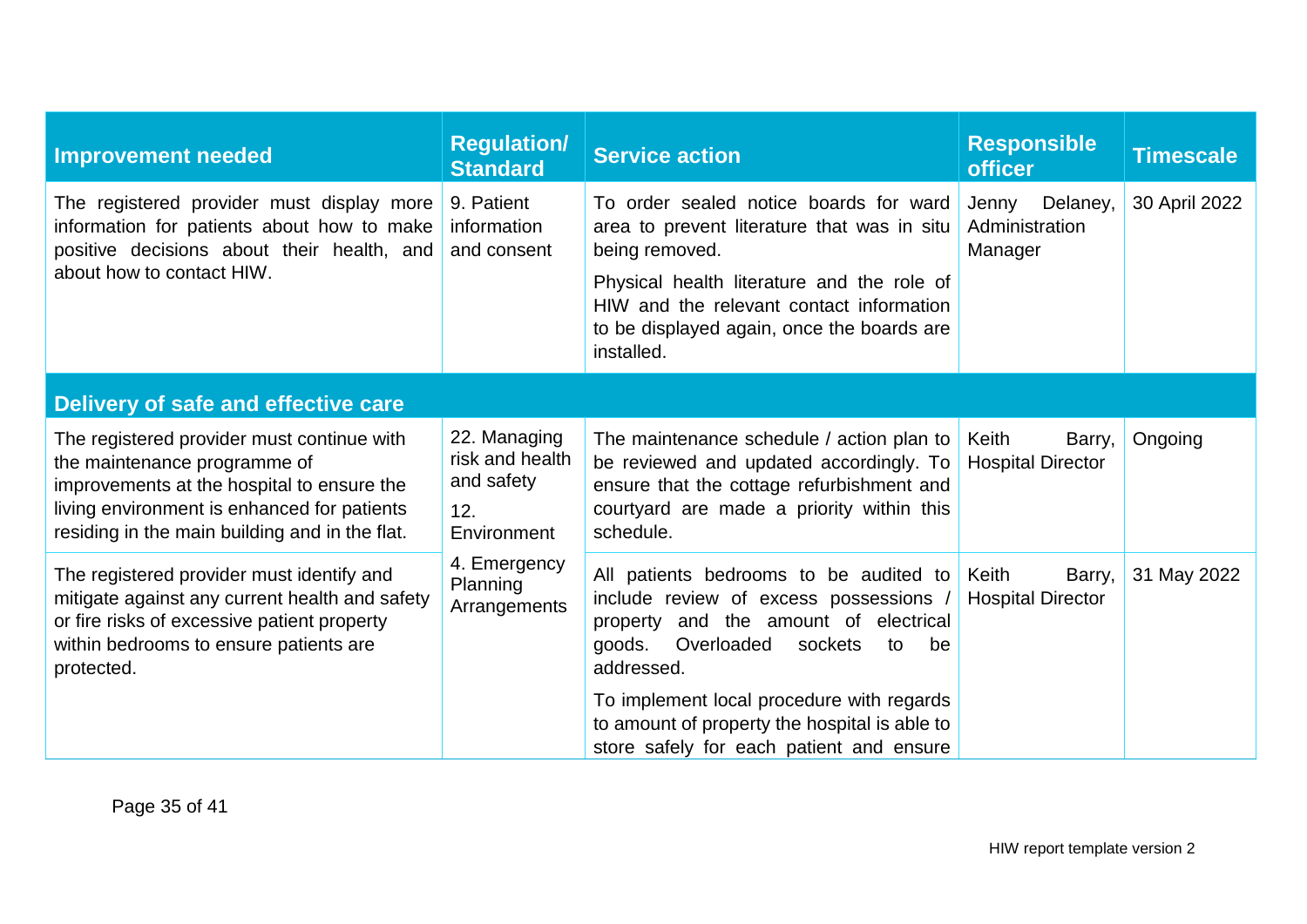| <b>Improvement needed</b>                                                                                                                                                                                                                             | <b>Regulation/</b><br><b>Standard</b>                                          | <b>Service action</b>                                                                                                                                                                                                                                                                                                                                                                                  | <b>Responsible</b><br><b>officer</b>        | <b>Timescale</b> |
|-------------------------------------------------------------------------------------------------------------------------------------------------------------------------------------------------------------------------------------------------------|--------------------------------------------------------------------------------|--------------------------------------------------------------------------------------------------------------------------------------------------------------------------------------------------------------------------------------------------------------------------------------------------------------------------------------------------------------------------------------------------------|---------------------------------------------|------------------|
|                                                                                                                                                                                                                                                       |                                                                                | that this is discussed with the relevant<br>bodies pre-admission.                                                                                                                                                                                                                                                                                                                                      |                                             |                  |
| The registered provided must undertake a<br>review of the current attack alarm system<br>used at the hospital to ensure it is<br>appropriate, suitable and responsive when<br>operated to ensure the safety of staff and<br>visitors at the hospital. |                                                                                | To review current attack alarm system and<br>identify any necessary adjustments.<br>To produce an action plan to address any<br>necessary adjustments from the review of<br>the attack alarms.<br>To provide refresher training on the alarm<br>system to all staff and send reminders of<br>the local procedure.<br>To ensure that all visitors are provided with<br>an alarm, as and when necessary. | Keith<br>Barry,<br><b>Hospital Director</b> | 30 May 2022      |
| The registered provider must ensure that the<br>overall standard of cleanliness of the hospital<br>is improved going forward, and that any<br>audits undertaken are effective at identifying<br>cleanliness and IPC issues.                           | 13. Infection<br>prevention and<br>control (IPC)<br>and<br>decontaminati<br>on | Current cleaning audits and working hours<br>to be reviewed in liaison with the<br>housekeeping department.<br>A full review of cleaning schedules will be<br>undertaken by a support services manager<br>from another Elysium Service and an<br>action plan developed.                                                                                                                                | Keith<br>Barry,<br><b>Hospital Director</b> | 30 April 2022    |
| The registered provider must ensure that<br>cleaning duties undertaken by clinical staff do                                                                                                                                                           |                                                                                | clinical<br>staff<br>To<br>that<br>ensure<br>and<br>housekeeping are aware of their individual                                                                                                                                                                                                                                                                                                         | Keith Barry,<br><b>Hospital Director</b>    | 30 April 2022    |

Page 36 of 41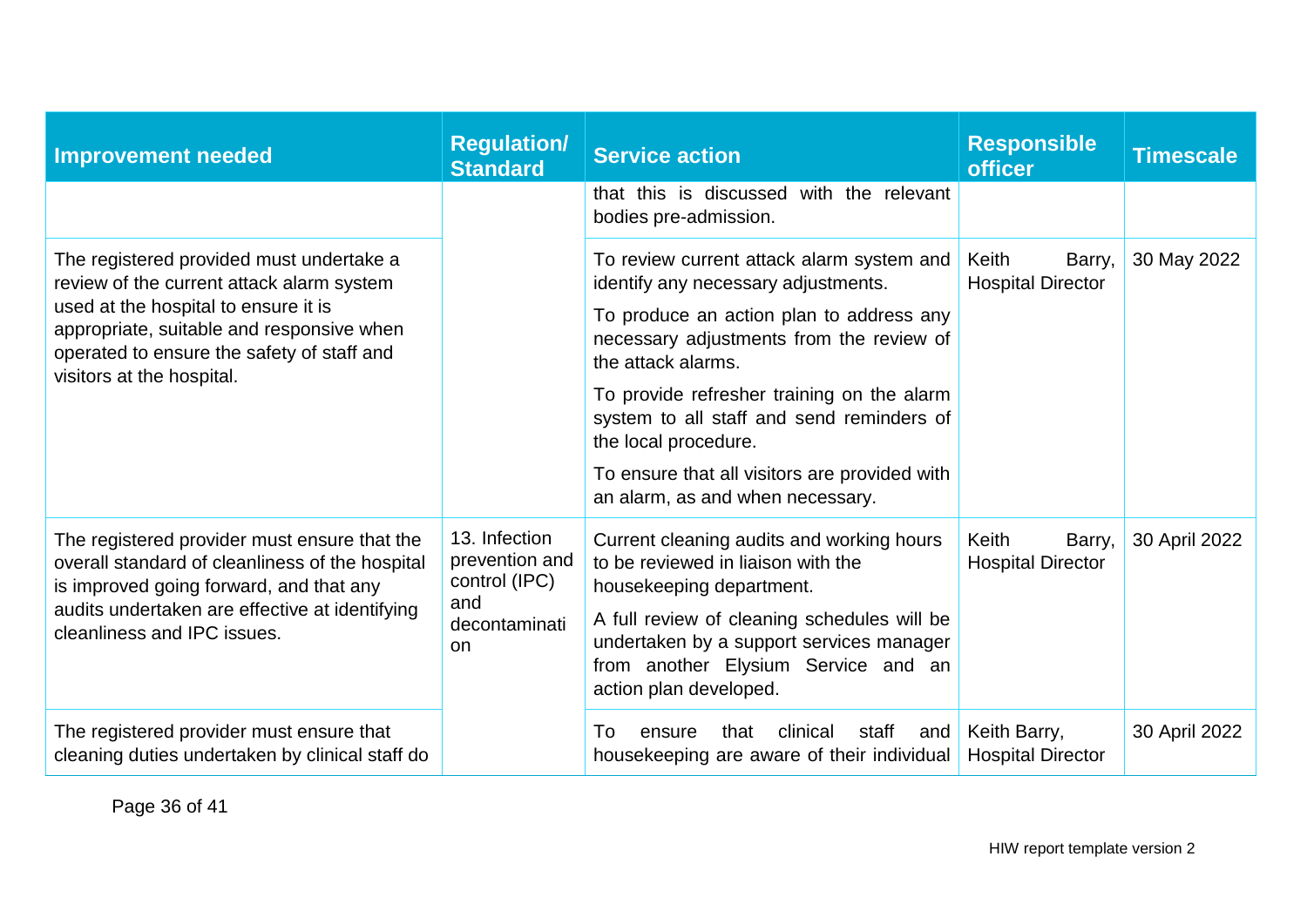| <b>Improvement needed</b>                                                                                                                                                         | <b>Regulation</b><br><b>Standard</b> | <b>Service action</b>                                                                                                                                                                                                               | <b>Responsible</b><br><b>officer</b>     | <b>Timescale</b> |
|-----------------------------------------------------------------------------------------------------------------------------------------------------------------------------------|--------------------------------------|-------------------------------------------------------------------------------------------------------------------------------------------------------------------------------------------------------------------------------------|------------------------------------------|------------------|
| not impact on their ability to undertake their<br>clinical and therapeutic roles.                                                                                                 |                                      | roles and duties although there has been<br>increased<br>of<br><b>IPC</b><br>cross-over<br>tasks<br>throughout the pandemic.                                                                                                        | <b>Keith Barry</b>                       |                  |
|                                                                                                                                                                                   |                                      | A review of cleaning duties and IPC duties<br>undertaken by the nursing department will<br>be completed.                                                                                                                            | <b>Hospital Director</b>                 | 30 April 2022    |
| The registered provider must ensure that care<br>plans reflect any interventions, or discussions<br>held by the MDT, around fluctuations in the<br>weight of patients.            | 14. Nutrition                        | To ensure that any weight gain is identified<br>in the monthly physical health clinics and<br>taken forward to the patients Individual<br>Case Review (ICR)/Care Programme<br>Approach (CPA) meetings for documented<br>discussion. | Physical<br>Health<br>Leads / MDT        | 30 April 2022    |
| The registered provider must ensure that staff<br>work with patients to help them check that<br>their food in the occupational therapy kitchen<br>remains within its expiry date. |                                      | To ensure that the Practice Kitchen<br>Checklist is completed on a daily basis and<br>signed off weekly by a member of SMT.<br>This will also form part of the monthly SMT<br>walkabout.                                            | Keith Barry,<br><b>Hospital Director</b> | 30 April 2022    |
|                                                                                                                                                                                   |                                      | A weekly kitchen clean audit is in place<br>and this will be monitored by the Senior<br>Occupational Therapist that this is being<br>completed once weekly. This will also be<br>monitored by a Support Services Manager            | Occupational<br>Therapist                | 31 March<br>2022 |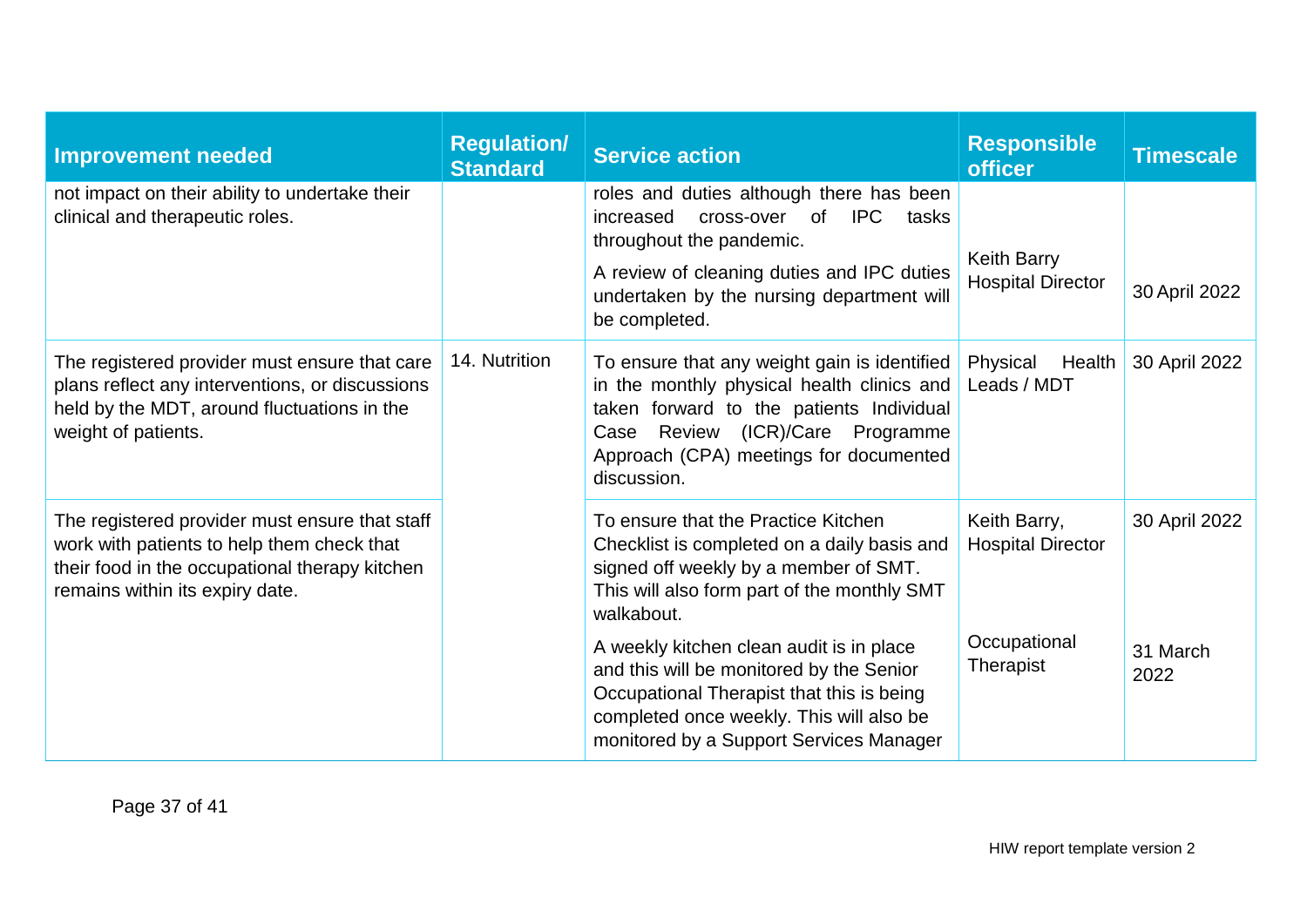| <b>Improvement needed</b>                                                                                             | <b>Regulation/</b><br><b>Standard</b> | <b>Service action</b>                                                                                                                                                                                                                                                                                             | <b>Responsible</b><br><b>officer</b>        | <b>Timescale</b>                          |
|-----------------------------------------------------------------------------------------------------------------------|---------------------------------------|-------------------------------------------------------------------------------------------------------------------------------------------------------------------------------------------------------------------------------------------------------------------------------------------------------------------|---------------------------------------------|-------------------------------------------|
|                                                                                                                       |                                       | from another site.                                                                                                                                                                                                                                                                                                |                                             |                                           |
|                                                                                                                       |                                       | Patients will be encouraged following their<br>self-catering trip to access the fridges to<br>check that stock rotation is being<br>completed at least once weekly.                                                                                                                                               |                                             | 30 April 2022                             |
|                                                                                                                       |                                       | A patient has recently been appointed to<br>complete a real work opportunity to deep<br>clean the practice kitchen (Monday-Friday)<br>and this is signed by staff members who<br>have witness completion. The patient will<br>be asked to check food items and report to<br>staff if there are items out of date. |                                             | 30 April 2022                             |
| The registered provider must review their<br>Rapid Tranquillisation policy.                                           | 15. Medicines<br>management           | To replace the Rapid Tranquilisation policy<br>that was due for review in October 2021<br>with the updated version, once it has been<br>ratified.                                                                                                                                                                 | Keith<br>Barry,<br><b>Hospital Director</b> | 31<br>March<br>2022                       |
| The registered provider must remind staff to<br>ensure medication fridges are locked when<br>not being directly used. |                                       | To send a reminder to all clinical staff the<br>importance of locking the medication<br>fridges.<br>To include in clinical supervision sessions<br>for February and March 2022.                                                                                                                                   | Jocelyn<br>Fell,<br>Ward Manager            | 28 February<br>2022<br>Action<br>complete |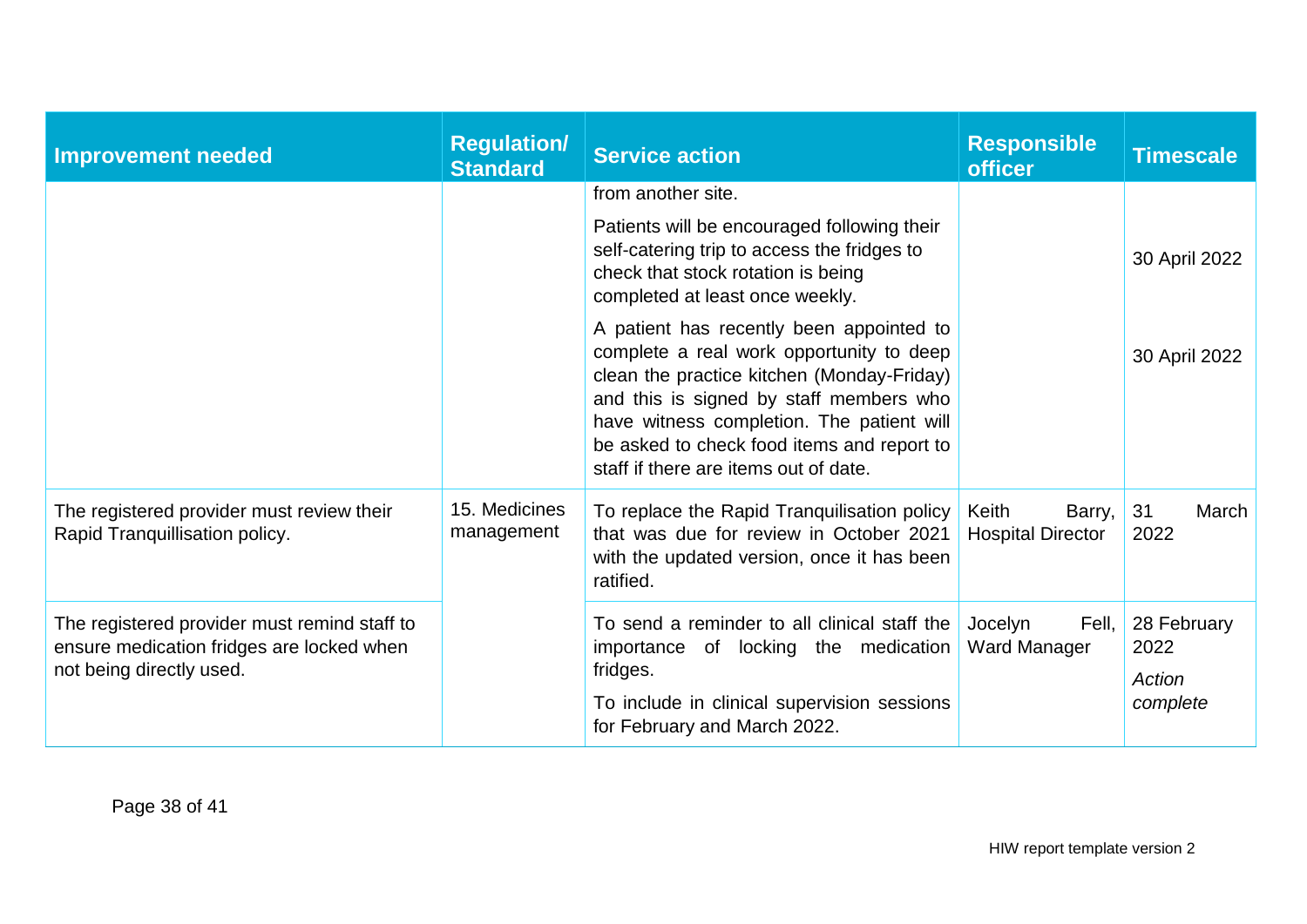| <b>Improvement needed</b>                                                                                                                                | <b>Regulation/</b><br><b>Standard</b>                             | <b>Service action</b>                                                                                                                                                                                                                                                                                              | <b>Responsible</b><br><b>officer</b>                                                | <b>Timescale</b>                  |
|----------------------------------------------------------------------------------------------------------------------------------------------------------|-------------------------------------------------------------------|--------------------------------------------------------------------------------------------------------------------------------------------------------------------------------------------------------------------------------------------------------------------------------------------------------------------|-------------------------------------------------------------------------------------|-----------------------------------|
| The registered provider must ensure that the<br>issues we identified in this report in relation to<br>MAR Charts are rectified going forward.            |                                                                   | To ensure that medication is discussed<br>within primary nurse sessions and ICR<br>meetings and documented accordingly.                                                                                                                                                                                            | Fell,<br>Jocelyn<br>Ward Manager                                                    | 31<br>March<br>2022               |
|                                                                                                                                                          |                                                                   | To source easy read medication literature<br>for the clinic.                                                                                                                                                                                                                                                       |                                                                                     |                                   |
|                                                                                                                                                          |                                                                   | To audit medication that is listed on PRN<br>and discretionary medication forms.                                                                                                                                                                                                                                   |                                                                                     |                                   |
| The registered provider must ensure that all<br>medical equipment is checked and calibrated<br>when required.                                            | 16. Medical<br>devices,<br>equipment and<br>diagnostic<br>systems | To arrange immediate calibration of any<br>outstanding medical equipment<br>that<br>expired in December 2021.<br>Medical equipment to be included in the<br>calibration database so that it can be<br>monitored accordingly.<br>To develop a checklist to evidence<br>cleaning of medical equipment in the clinic. | Keith Barry,<br><b>Hospital Director</b><br>Jocelyn<br>Fell,<br><b>Ward Manager</b> | 30 April 2022                     |
| The registered provider must ensure Section<br>17 leave forms document whether patients<br>had been offered, or accepted, a copy of their<br>leave form. | 20. Records<br>management                                         | To ensure that Primary Nurses discuss<br>leave in 1:1 sessions and provide each<br>patient with a copy, as and when.<br>To send reminders to all staff of the<br>importance of evidencing within carenotes<br>that patients have had a copy of their S17                                                           | Jocelyn<br>Fell,<br><b>Ward Manager</b>                                             | 30 April 2022<br>30 March<br>2022 |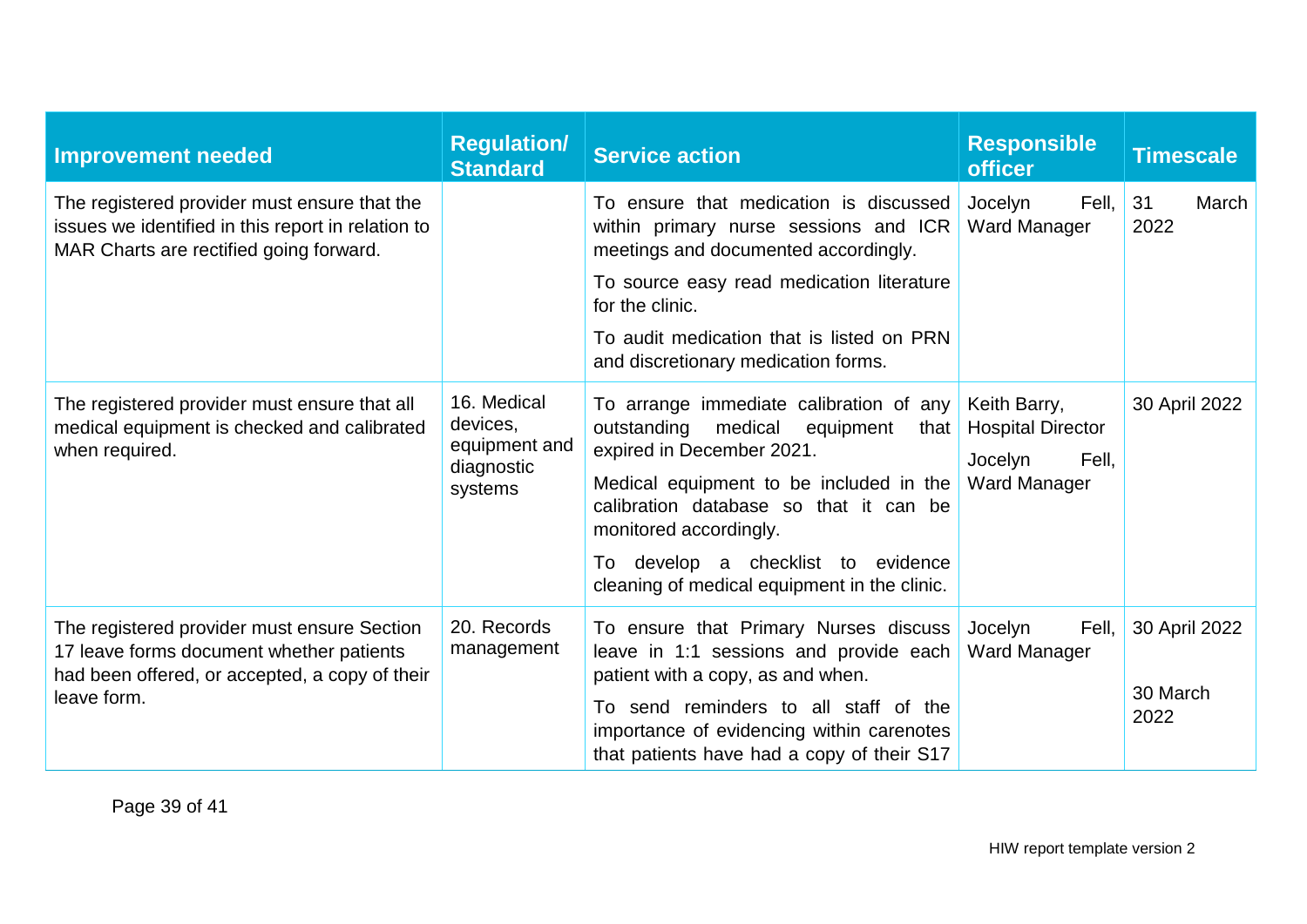| <b>Improvement needed</b>                                                                                                                                   | <b>Regulation/</b><br><b>Standard</b> | <b>Service action</b>                                                                                                                                                     | <b>Responsible</b><br><b>officer</b> | <b>Timescale</b> |  |
|-------------------------------------------------------------------------------------------------------------------------------------------------------------|---------------------------------------|---------------------------------------------------------------------------------------------------------------------------------------------------------------------------|--------------------------------------|------------------|--|
|                                                                                                                                                             |                                       | Leave.                                                                                                                                                                    |                                      |                  |  |
| The registered provider must document<br>whether patients have indicated their<br>agreement with, and received a copy of, their<br>care and treatment plan. |                                       | To ensure that Primary Nurses discuss<br>individual care plans in 1:1 sessions and<br>provide each patient with a copy, as and<br>when required.                          | Jocelyn<br>Fell,<br>Ward Manager     | 30 March<br>2022 |  |
|                                                                                                                                                             |                                       | To send reminders to all staff of the<br>of documenting<br>importance<br>patients<br>comments on their care plan/s along with<br>evidence that they have received a copy. |                                      |                  |  |
| The registered provider must work with<br>relevant mental health service providers to<br>ensure all patients are appointed with a care                      |                                       | Dashboards will continue to be monitored<br>to ensure patient contacts are documented<br>within their EPR.                                                                | Jocelyn<br>Fell.<br>Ward Manager     | 30 March<br>2022 |  |
| coordinator.                                                                                                                                                |                                       | Care coordinators details are sourced<br>during the pre-admission stage and<br>highlighted if unable to obtain.                                                           |                                      |                  |  |
|                                                                                                                                                             |                                       | If patients are in between care coordinators<br>then this documented in the patients ICR<br>meeting.                                                                      |                                      |                  |  |
| <b>Quality of management and leadership</b>                                                                                                                 |                                       |                                                                                                                                                                           |                                      |                  |  |
| provider<br>provide<br>The<br>registered<br>must                                                                                                            | 1 Governance<br>and                   | Survey to be devised and circulated to all                                                                                                                                | Keith Barry,                         | 30 April 2022    |  |

Page 40 of 41